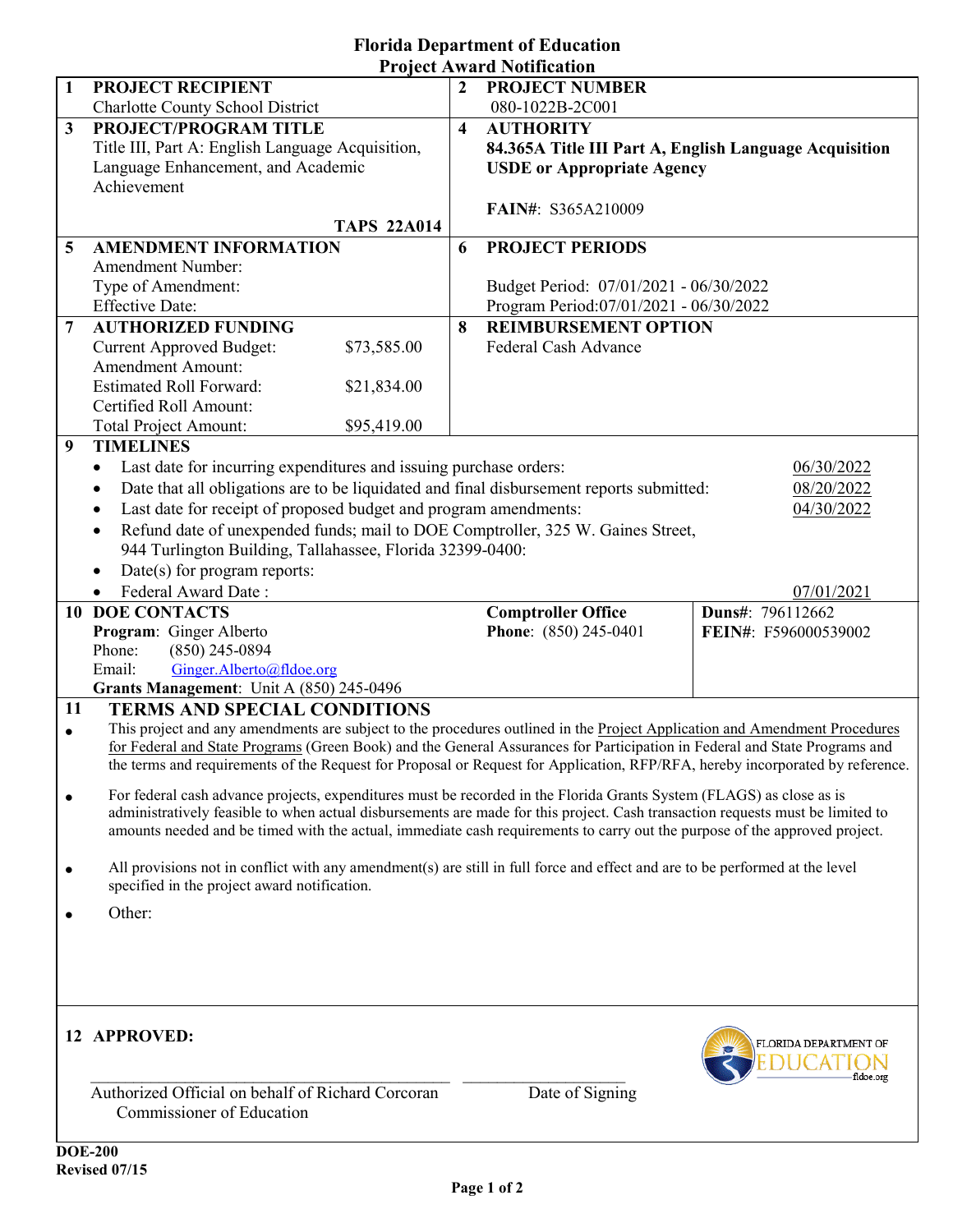## **INSTRUCTIONS PROJECT AWARD NOTIFICATION**

 **1** Project Recipient: Agency, Institution or Non-Governmental entity to which the project is awarded.

 **2** Project Number: This is the agency number, grant number, and project code that must be used in all communication. (Projects with multiple project numbers will have a separate DOE-200 for each project number).

- **3** Project Description: Title of program and/or project. TAPS #: Departmental tracking number.
- **4** Authority: Federal Grants Public Law or authority and CFDA number. State Grants Appropriation Line Item Number and/or applicable statute and state identifier number.
- **5** Amendment Information: Amendment number (consecutively numbered), type (programmatic, budgeting, time extension or others) in accordance with the Project Application and Amendment Procedures for Federal and State Programs (Green Book), and effective date.
- **6** Project Periods: The periods for which the project budget and program are in effect.
- **7** Authorized Funding: Current Approved Project (total dollars available prior to any amendments); Amendment Amount (total amount of increase or decrease in project funding); Estimated Roll Forward (roll forward funds which have been estimated into this project); and Total Project Amount (total dollars awarded for this project).
- **8** Reimbursement Options:
	- Federal Cash Advance –On-Line Reporting required monthly to record expenditures.
		- Advance Payment Upon receipt of the Project Award Notification, up to 25% of the total award may be advanced for the first payment period. To receive subsequent payments, 90% of previous expenditures must be documented and approved by the Department.
		- Quarterly Advance to Public Entity For quarterly advances of non-federal funding to state agencies and LEAs made in accordance within the authority of the General Appropriations Act. Expenditures must be documented and reported to DOE at the end of the project period. If audited, the recipient must have expenditure detail documentation supporting the requested advances.

Reimbursement with Performance - Payment made upon submission of documented allowable expenditures, plus documentation of completion of specified performance objectives.

- **9** Timelines: Date requirements for financial and program reporting/requests to the Department of Education.
- **10** DOE Contacts: Program contact for program issues, Grants Management Unit for processing issues, and Comptroller's Office number for payment information.
- **11** Terms and Special Conditions: Listed items apply to this project. (Additional space provided on Page 2 of 2 if needed.)
- **12** Approved: Approval signature from the Florida Department of Education and the date signature was affixed.

**DOE-200 Revised 07/15**

**Page 2 of 2**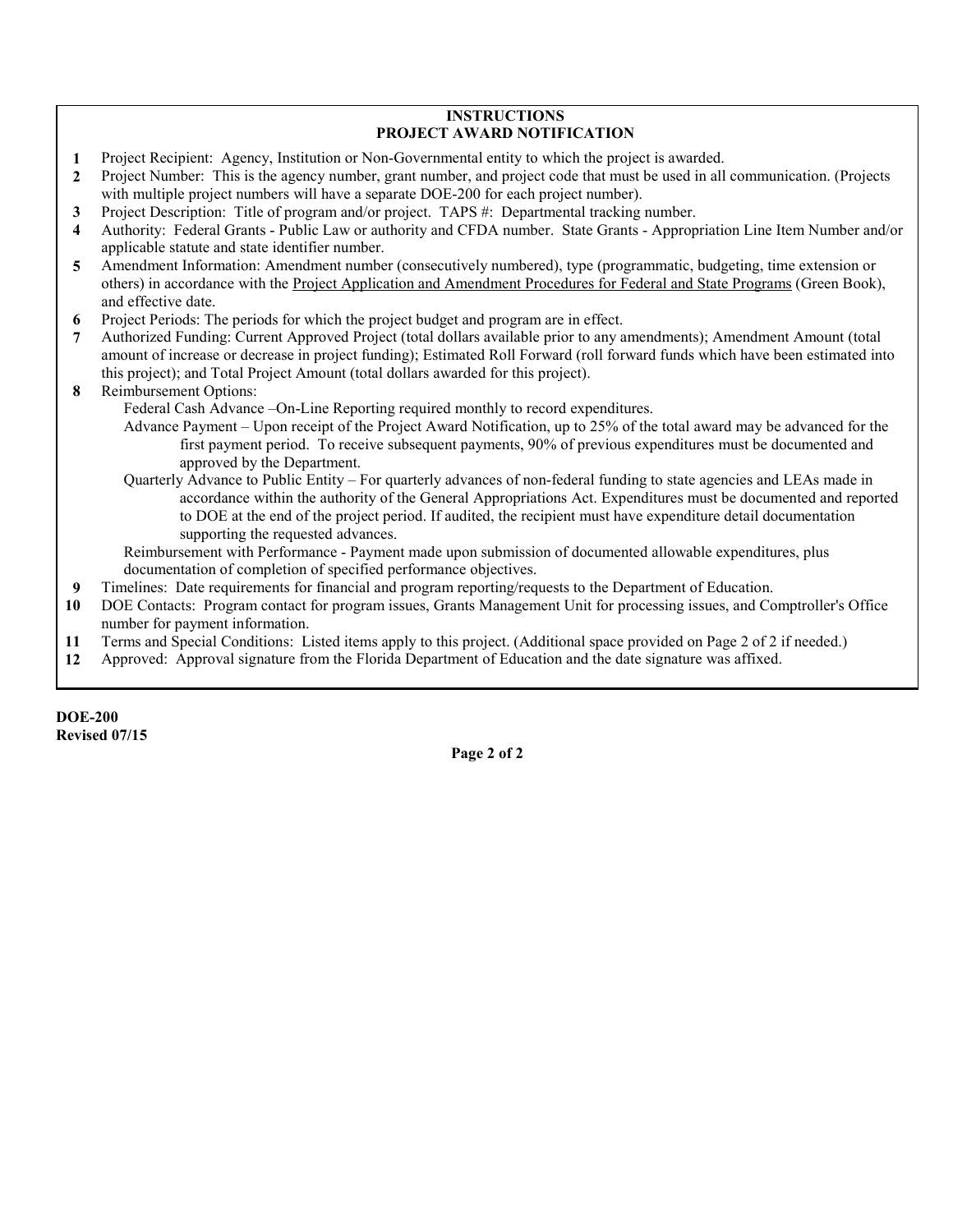

## **Elementary and Secondary Education Act (ESEA) Federal Programs**

## **Florida's 2021-22 ESEA Federal Programs Application**

Florida's 2021-22 ESEA Federal Program Application allows Local Education Agencies (LEAs) flexibility to choose which of the federal programs they would like to apply for in a new consolidated toolkit. LEAs may choose to apply for one or multiple federal programs depending on the LEAs strategic planning, staffing and individualized needs. Florida is pivoting to a streamlined system for federal programs through alignment of all ESEA programs within the Strategic Improvement framework. **UPDATED 3/31/21**

Select LEAs will also be piloting the opportunity for a consolidated federal programs application during the 2021-22 program cycle. We appreciate the support of the following LEAs who represent various size-alike LEAs from across the state who have volunteered to participate in the pilot project: Bradford, Charlotte, Citrus, Clay, Collier, Desoto, FAMU Lab School, FAU Lab School, FLVS, Franklin, Hardee, Hendry, Lake Wales, Levy, Osceola, Pasco, Sarasota, Seminole, Taylor and Volusia.

## *Charlotte*

## **[Click here to access the 2021-22 ESEA Federal Program Companion Guide](https://www.floridacims.org/downloads?category=common-federal-guidance)**

**Please ONLY complete the contact information for the program(s) within this toolkit for which the LEA intends to apply.** 

| <b>Fiscal Contact Information</b> |                                           |  |  |  |  |  |  |  |
|-----------------------------------|-------------------------------------------|--|--|--|--|--|--|--|
| <b>Fiscal Contact Name</b>        | <b>Randall Wiley</b>                      |  |  |  |  |  |  |  |
| <b>Title</b>                      | Accountant                                |  |  |  |  |  |  |  |
| <b>Phone Number</b>               | 941-255-0808 Ext. 3175                    |  |  |  |  |  |  |  |
| <b>Contact Email</b>              | randall.wiley@yourcharlotteschools.net    |  |  |  |  |  |  |  |
| <b>DUNS Number</b>                | 796112662                                 |  |  |  |  |  |  |  |
| <b>FEIN Number</b>                | 596000539                                 |  |  |  |  |  |  |  |
|                                   | <b>Title I, Part A</b>                    |  |  |  |  |  |  |  |
| <b>Program Contact Name</b>       | Ashley Monier                             |  |  |  |  |  |  |  |
| <b>Title</b>                      | Coordinator of State and Federal Programs |  |  |  |  |  |  |  |
| <b>Phone Number</b>               | 941-255-0808 Ext. 3031                    |  |  |  |  |  |  |  |
| <b>Contact Email</b>              | ashley.monier@yourcharlotteschools.net    |  |  |  |  |  |  |  |
|                                   | <b>Title I, Part C</b>                    |  |  |  |  |  |  |  |
| <b>Program Contact Name</b>       |                                           |  |  |  |  |  |  |  |
| <b>Title</b>                      |                                           |  |  |  |  |  |  |  |
| <b>Phone Number</b>               |                                           |  |  |  |  |  |  |  |
| <b>Contact Email</b>              |                                           |  |  |  |  |  |  |  |
|                                   | <b>Title I, Part D, Subpart 2</b>         |  |  |  |  |  |  |  |
| <b>Program Contact Name</b>       |                                           |  |  |  |  |  |  |  |
| <b>Title</b>                      |                                           |  |  |  |  |  |  |  |
| <b>Phone Number</b>               |                                           |  |  |  |  |  |  |  |
| <b>Contact Email</b>              |                                           |  |  |  |  |  |  |  |
|                                   | <b>Title II, Part A</b>                   |  |  |  |  |  |  |  |
| <b>Program Contact Name</b>       | <b>Ashley Monier</b>                      |  |  |  |  |  |  |  |
| <b>Title</b>                      | Coordinator of State and Federal Programs |  |  |  |  |  |  |  |
| <b>Phone Number</b>               | 941-255-0808 Ext. 3031                    |  |  |  |  |  |  |  |
| <b>Contact Email</b>              | ashley.monier@yourcharlotteschools.net    |  |  |  |  |  |  |  |
|                                   | <b>Title III, Part A</b>                  |  |  |  |  |  |  |  |
| <b>Program Contact Name</b>       | <b>Ashley Monier</b>                      |  |  |  |  |  |  |  |
| <b>Title</b>                      | Coordinator of State and Federal Programs |  |  |  |  |  |  |  |
| <b>Phone Number</b>               | 941-255-0808 Ext. 3031                    |  |  |  |  |  |  |  |
| <b>Contact Email</b>              | ashley.monier@yourcharlotteschools.net    |  |  |  |  |  |  |  |
|                                   | <b>Title IV, Part A</b>                   |  |  |  |  |  |  |  |
| <b>Program Contact Name</b>       | Ashley Monier                             |  |  |  |  |  |  |  |
| <b>Title</b>                      | Coordinator of State and Federal Programs |  |  |  |  |  |  |  |
| <b>Phone Number</b>               | 941-255-0808 Ext. 3031                    |  |  |  |  |  |  |  |
| <b>Contact Email</b>              | ashley.monier@yourcharlotteschools.net    |  |  |  |  |  |  |  |
|                                   | Title V, Part B, Subpart 2                |  |  |  |  |  |  |  |
| <b>Program Contact Name</b>       |                                           |  |  |  |  |  |  |  |
| <b>Title</b>                      |                                           |  |  |  |  |  |  |  |
| <b>Phone Number</b>               |                                           |  |  |  |  |  |  |  |
| <b>Contact Email</b>              |                                           |  |  |  |  |  |  |  |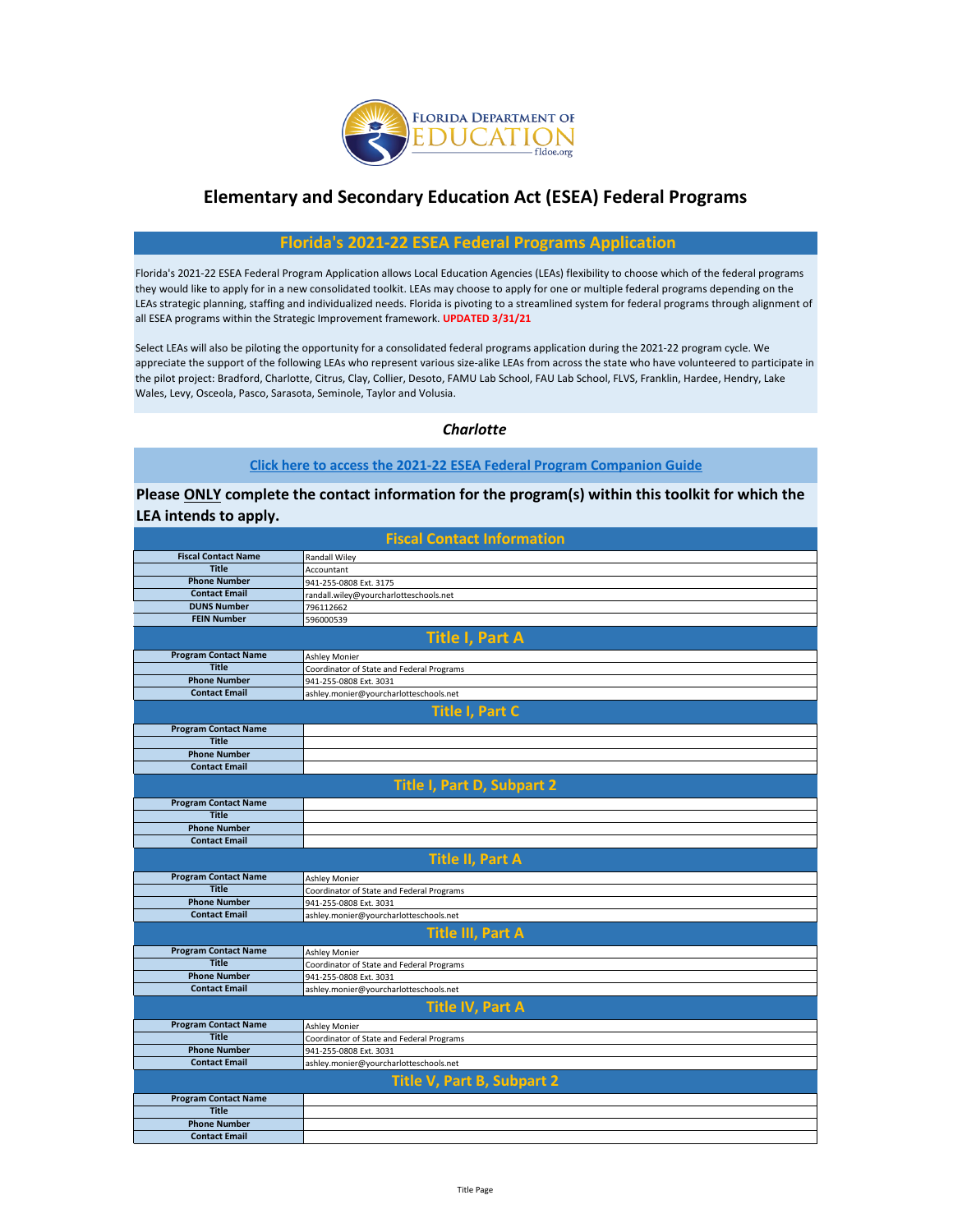|              | <b>Elementary and Secondary Education Act (ESEA) Federal Programs</b>                                                                                                        |                       |                    |                    |                                          |                                                                               |  |  |  |  |  |  |  |
|--------------|------------------------------------------------------------------------------------------------------------------------------------------------------------------------------|-----------------------|--------------------|--------------------|------------------------------------------|-------------------------------------------------------------------------------|--|--|--|--|--|--|--|
|              | <b>Florida 2021-22 ESEA Federal Program Applications</b>                                                                                                                     |                       |                    |                    |                                          |                                                                               |  |  |  |  |  |  |  |
|              | <b>Project Application (DOE 100A)</b>                                                                                                                                        |                       |                    |                    |                                          |                                                                               |  |  |  |  |  |  |  |
|              |                                                                                                                                                                              |                       | <b>Charlotte</b>   |                    |                                          |                                                                               |  |  |  |  |  |  |  |
|              | <b>Program Name</b>                                                                                                                                                          |                       |                    |                    |                                          |                                                                               |  |  |  |  |  |  |  |
|              | Type an "X" in the green box below for each<br>corresponding program that the LEA<br>chooses to apply for within this application.                                           | <b>Project Number</b> | <b>TAPS Number</b> | 2021-22 Allocation | 2020-21 Estimated<br><b>Roll Forward</b> | <b>Total Funds Requested (Sum of</b><br><b>Allocation and Estimated Roll)</b> |  |  |  |  |  |  |  |
| X            | Title I, Part A                                                                                                                                                              | 080-2122B-2CB01       | 22A001             | \$3,728,461.00     | \$335,000.00                             | \$4,063,461.00                                                                |  |  |  |  |  |  |  |
|              | Title I, Part C                                                                                                                                                              |                       | 22A020             |                    |                                          | \$0.00                                                                        |  |  |  |  |  |  |  |
|              | Title I, Part D, Subpart 2                                                                                                                                                   |                       | 22A009             |                    |                                          | \$0.00                                                                        |  |  |  |  |  |  |  |
| X            | Title II, Part A                                                                                                                                                             | 080-2242B-2CT01       | 22A011             | \$659,539.00       | \$85,000.00                              | \$744,539.00                                                                  |  |  |  |  |  |  |  |
| X            | Title III, Part A                                                                                                                                                            | 080-1022B-2C001       | 22A014             | \$73,585.00        | \$21,834.00                              | \$95,419.00                                                                   |  |  |  |  |  |  |  |
| $\mathsf{x}$ | Title IV, Part A                                                                                                                                                             | 080-2412A-2C001       | 22A120             | \$286,499.00       |                                          | \$286,499.00                                                                  |  |  |  |  |  |  |  |
|              | Title V, Part B, Subpart 2                                                                                                                                                   |                       | 22A007             |                    |                                          | \$0.00                                                                        |  |  |  |  |  |  |  |
|              | As the official who is authorized to legally bind the agency/organization, do hereby certify to the best of my knowledge and belief that all the information and attachments |                       |                    |                    |                                          |                                                                               |  |  |  |  |  |  |  |

submitted in this application are true, complete and accurate, for the purposes, and objectives, set forth in the RFA or RFP and are consistent with the statement of general assurances and specific programmatic assurances for this project. I am aware that any false, fictitious or fraudulent information or the omission of any material fact may subject me to criminal, or administrative penalties for the false statement, false claims or otherwise. Furthermore, all applicable statutes, regulations, and procedures; administrative and programmatic requirements; and procedures for fiscal control and maintenance of records will be implemented to ensure proper accountability for the expenditure of funds on this project. All records necessary to substantiate these requirements will be available for review by appropriate state and federal staff. I further certify that all expenditures will be obligated on or after the effective date and prior to the termination date of the project. Disbursements will be reported only as appropriate to this project, and will not be used for matching funds on this or any special project, where prohibited.

Further, I understand that it is the responsibility of the agency head to obtain from its governing body the authorization for the submission of this application.

| Stephen Dionisio            |                |          |  |  |  |  |  |
|-----------------------------|----------------|----------|--|--|--|--|--|
| Printed Name of Agency Head |                |          |  |  |  |  |  |
| Stephen Dionisio            | Superintendent | 5/1/2021 |  |  |  |  |  |
| Signature of Agency Head    | <b>Title</b>   | Date     |  |  |  |  |  |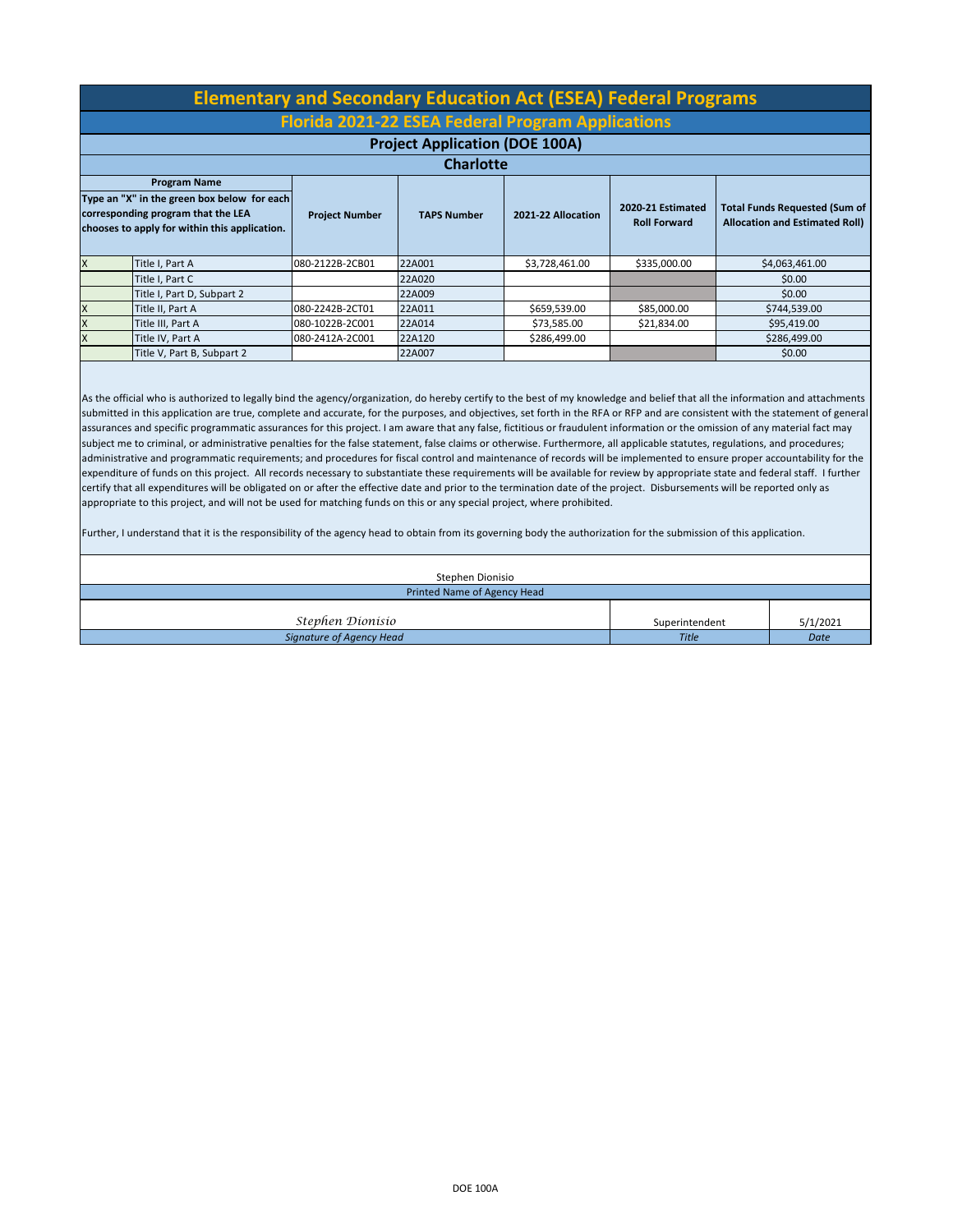## **Florida 2021-22 ESEA Federal Program Assurances**

### **General Assurances**

[Collaboration.](https://edudata.fldoe.org/)

Assurance 1: The Local Educational Agency (LEA) has on file with the FLDOE, Office of the Comptroller and a signed statement by the agency head certifying applicant adherence to these General Assurances for Participation in State and Federal Programs. The complete text may be found in Section D of the Green Book. The certification of adherence, currently on file with the [FDOE Comptroller's Office, shall remain in effect indefinitely. The certification does not need to be resubmitted with this application, unless a change occurs in federal or state law, or there are](https://www.floridacims.org/downloads?category=common-federal-guidance)  other changes in circumstances affecting a term, assurance or condition.

**Assurance 3:** [The LEA assures that a comprehensive needs assessment is conducted that takes into account information on the academic achievement of children in relation to the](https://edudata.fldoe.org/)  challenging state academic standards. Click here for access to <u>Know Your Schools.</u><br>**Assurance 4:** The LEA assures that timely and meaningful consultation occur between LEA and private school officials prior to any decisio

private school children, teachers, and other educational personnel to participate in programs subject to equitable participation. The LEA may use the linked template: Private

Assurance 6: [The LEA assures, as appropriate, that stakeholder collaboration across multiple programs will occur as outlined under ESSA. The](https://www.floridacims.org/downloads?category=k12-esea-federal-programs) LEA may use the linked template: Stakeholder **Assurance 5**[: The LEA assures that if they submit a separate application for each program or a combination of programs, and is not an LEA](https://www.floridacims.org/downloads?category=common-federal-guidance) that was selected to participate in the 2021-22 Pilot Consolidated Application, the application is due on the earlier of the federal program dates listed on the 2021-22 Collaborative

### **Title I, Part A: Improving the Academic Achievement of the Disadvantaged**

**Assurance 1, Collaboration:** The LEA assures the plan was developed with timely and meaningful consultation with teachers, principals, other school leaders, paraprofessionals, specialized instructional support personnel, charter school leaders (in a LEA that has charter schools), administrators (including administrators of programs described in other parts of this Title), other appropriate school personnel, and parents of children in schools served under Title I. §1112(a)(1)(A).

**Assurance 2, Coordination of Programs:** As appropriate, the LEA assures the plan is coordinated with other programs under ESSA, the Individuals with Disabilities Education Act (20 U.S.C. 1400 et seq.), the Rehabilitation Act of 1973 (20 U.S.C. 701 et seq.), the Carl D. Perkins Career and Technical Education Act of 2006 (20 U.S.C. 2301 et seq.), the Workforce Innovation and Opportunity Act (29 U.S.C. 3101 et seq.), the Head Start Act (42 U.S.C. 9831 et seq.), the McKinney-Vento Homeless Assistance Act (42 U.S.C. 11301 et seq.), the Adult Education and Family Literacy Act (29 U.S.C. 3271 et seq.), and other Acts as appropriate. §1112(a)(1)(B).

**Assurance 3, Migratory Children:** The LEA assures that migratory and formerly migratory children who are eligible to receive services under this part are selected to receive such services on the same basis as other children who are selected to receive services under this part. §1112(c)(1).

**Assurance 4, Private Schools:** The LEA assures they will provide services to eligible children attending private elementary schools and secondary schools in accordance with section 1117, and timely and meaningful consultation with private school officials regarding such services unless there are no eligible private schools. §1112(c)(2).

**Assurance 5, NAEP:** The LEA assures they will participate, if selected, in the National Assessment of Educational Progress (NAEP) in reading and mathematics in grades 4 and 8 carried out under section 303(b)(3) of the National Assessment of Educational Progress Authorization Act (20 U.S.C. 9622(b)(3)). §1112(c)(3).

**Assurance 6, Cross Coordination:** The LEA assures they will coordinate and integrate services provided under Title I with other educational services at the LEA or individual school level, such as services for English learners, children with disabilities, migratory children, American Indian, Alaska Native, and Native Hawaiian children, and homeless children and youths, in order to increase program effectiveness, eliminate duplication, and reduce fragmentation of the instructional program. §1112(c)(4).

Assurance 7, Child Welfare Agency Point of Contact: The LEA assures they will collaborate with the state or local child welfare agency to designate a point of contact if the corresponding child welfare agency notifies the LEA, in writing, that the agency has designated an employee to serve as a point of contact for the LEA. §1112(c)(5)(A).

**Assurance 8, Child Welfare Agency Procedures:** The LEA assures they will collaborate with the state or local child welfare agency to develop and implement clear written procedures governing how transportation to maintain children in foster care in their school of origin when in their best interest will be provided, arranged, and funded for the duration of the time in foster care. The procedures will: ensure that children in foster care needing transportation to the school of origin will promptly receive transportation in a cost-effective manner and in accordance with section 475(4)(A) of the Social Security Act (42 U.S.C. 675(4)(A)); and ensure that, if there are additional costs incurred in providing transportation to maintain children in foster care in their schools of origin, the LEA will provide transportation to the school of origin if: the local child welfare agency agrees to reimburse the LEA for the cost of such transportation; the LEA agrees to pay for the cost of such transportation; or the LEA and the local child welfare agency agree to share the cost of such transportation. §1112(c)(5)(B).

**Assurance 9, Certification:** The LEA assures that all teachers and paraprofessionals working in a program supported with funds under this part meet applicable state certification and licensure requirements, including any requirements for certification obtained through alternative routes to certification. §1112(c)(6). The LEA will also ensure parents are notified appropriately according to the "Parents Right-To-Know" provision. §1112(e)(1)(A-B).

**Assurance 10, Early Childhood Education:** The LEA assures that in the case of a LEA that chooses to use Title I, Part A funds to provide early childhood education services to low-income children below the age of compulsory school attendance, such services comply with the performance standards established under section 641A(a) of the Head Start Act (42 U.S.C. 9836a(a)). §1112(c)(7). **Assurance 11a, Parent Consultation:** The LEA assures that in order to receive parent and family engagement funds under section 1116 the agency will conduct outreach to all parents and family members and implement programs, activities, and procedures for the involvement of parents and family members in programs assisted under this part consistent with section 1116. Such programs, activities, and procedures shall be planned and implemented with meaningful consultation with parents of participating children.

**Assurance 11b, School Parent and Family Engagement Policy:** The LEA assures that the requirements outlined in section 1116(b)(1-4) are met:

Each school served under this part shall jointly develop with, and distribute to, parents and family members of participating children a written parent and family engagement policy, agreed on by such parents, that shall describe the means for carrying out the requirements of section 1116 (c-f) and Assurances 11c-f. Parents shall be notified of the policy in an understandable and uniform format and, to the extent practicable, provided in a language the parents can understand. Such policy shall be made available to the local community and updated periodically to meet the changing needs of parents and the school; If the school has a parent and family engagement policy that applies to all parents and family members, such school may amend that policy, if necessary, to meet the requirements of this subsection; If the LEA involved has a school district-level parent and family engagement policy that applies to all parents and family members in all schools served by the LEA, such agency may amend that policy, if necessary, to meet the requirements of this subsection; and If the plan under section 1112 is not satisfactory to the parents of participating children, the LEA shall submit any parent comments with such plan when such LEA submits the plan to the state.

**Assurance 11c, Policy Involvement:** The LEA assures that each school served under this part shall meet the requirements outlined in section 1116(c)(1-5):

convene an annual meeting, at a convenient time, to which all parents of participating children shall be invited and encouraged to attend, to inform parents of their school's participation under this part and to explain the requirements of this part, and the right of the parents to be involved; offer a flexible number of meetings, such as meetings in the morning or evening, and may provide, with funds provided under this part, transportation, child care, or home visits, as such services relate to parental involvement; involve parents, in an organized, ongoing, and timely way, in the planning, review, and improvement of programs under this part, including the planning, review, and improvement of the school parent and family engagement policy and the joint development of the schoolwide program plan under section 1114(b)except that if a school has in place a process for involving parents in the joint planning and design of the school's programs, the school may use that process, if such process includes an adequate representation of parents of participating children; provide parents of participating children - (A) timely information about programs under this part; (B) a description and explanation of the curriculum in use at the school, the forms of academic assessment used to measure student progress, and the achievement levels of Florida's challenging academic standards; and (C) if requested by parents, opportunities for regular meetings to formulate suggestions and to participate, as appropriate, in decisions relating to the education of their children, and respond to any such suggestions as soon as practicably possible; and if the schoolwide program plan under section 1114(b)is not satisfactory to the parents of participating children, submit any parent comments on the plan when the school makes the plan available to the LEA.

**Assurance 11d, Shared Responsibilities for Student Achievement:** The LEA assures that the requirements outlined in section 1116(d)(1-2) are met: as a component of the school-level parent and family engagement policy developed under subsection (b), each school served under this part shall jointly develop with parents for all children served under this part a school-parent compact that outlines how parents, the entire school staff, and students will share the responsibility for improved student academic achievement and the means by which the school and parents will build and develop a partnership to help children achieve the Florida's challenging academic standards. Such compact shall  $-$  (1) describe the school's responsibility to provide high-quality curriculum and instruction in a supportive and effective learning environment that enables the children served under this part to meet the Florida's challenging academic standards, and the ways in which each parent will be responsible for supporting their children's learning, volunteering in their child's classroom; and participating, as appropriate, in decisions relating to the education of their children and positive use of extracurricular time; and (2) address the importance of communication between teachers and parents on an ongoing basis through, at a minimum - (A) parent-teacher conferences in elementary schools, at least annually, during which the compact shall be discussed as it relates to the individual child's achievement; (B) frequent reports to parents on their children's progress; (C) reasonable access to staff, opportunities to volunteer and participate in their child's class, and observation of classroom activities; and (D) ensuring regular two-way, meaningful communication between family members and school staff, and, to the extent practicable, in a language that family members can understand.

**Assurance 11e, Building Capacity for Involvement:** The LEA assures that effective involvement of parents and to support a partnership among the school involved, parents, and the community to improve student academic achievement, each school and LEA assisted under this part will meet the requirements outlined in section 1116(e)(1-5, 14).

**Assurance 11f, Accessibility:** The LEA assures that in carrying out the parent and family engagement requirements of this part, LEAs and schools, to the extent practicable, shall provide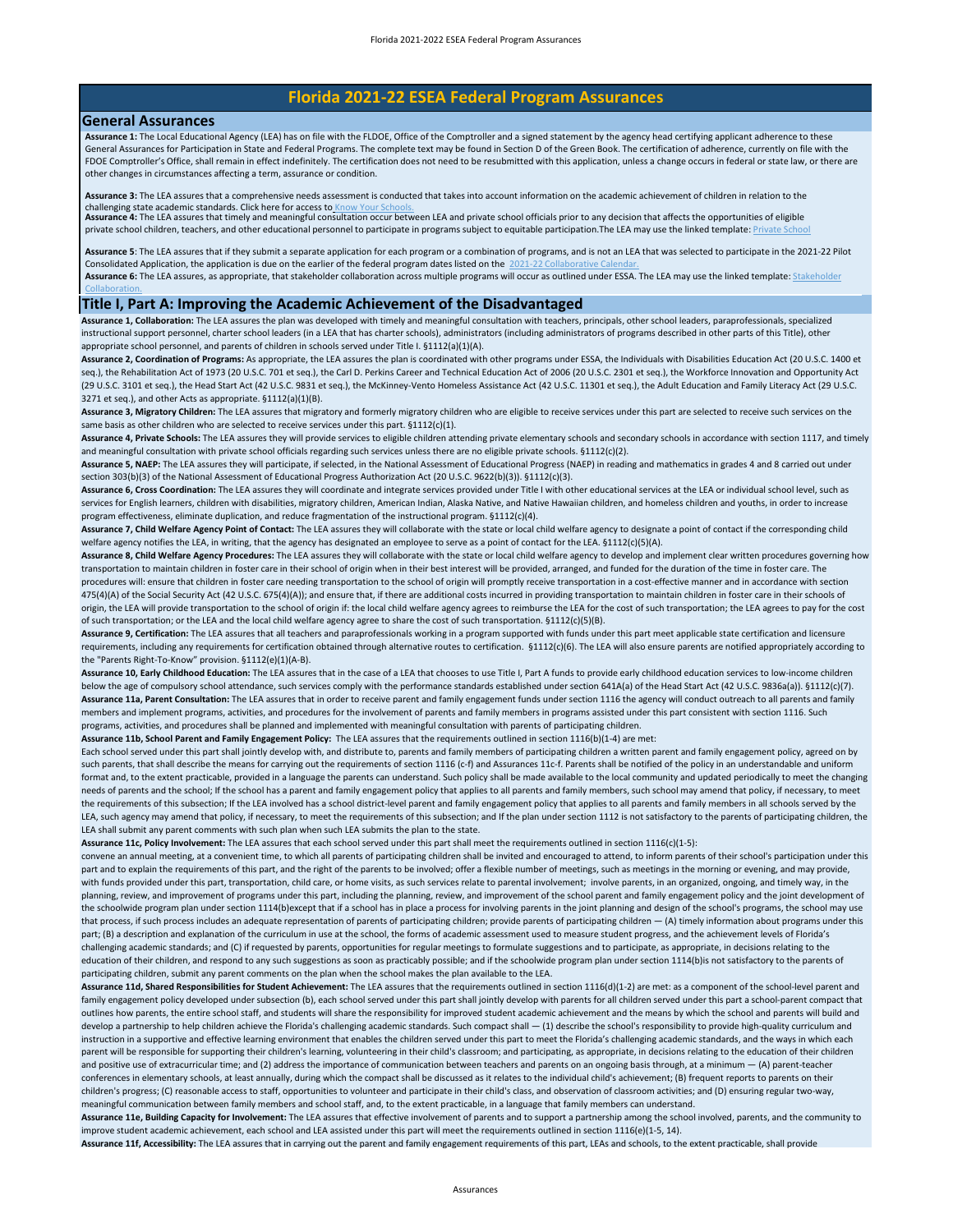**, y** y g p y g g q p , , p , p opportunities for the informed participation of parents and family members (including parents and family members who have limited English proficiency, parents and family members with disabilities, and parents and family members of migratory children), including providing information and school reports required under section 1111 in a format and, to the extent practicable, in a language such parents understand.

**Assurance 11g, Family Engagement in Education Programs:** The LEA assures that in a state operating a program under part E of Title IV, each LEA or school that receives assistance under this part shall inform parents and organizations of the existence of the program.

**Assurance 12, Private School Consultation:** The LEA assures they conducted timely and meaningful consultation with appropriate private school officials, will provide special educational services, instructional services, counseling, mentoring, one-on-one tutoring, or other benefits that address the needs of eligible children identified under section 1115(c); and, ensures that teachers and families of eligible children participate, on an equitable basis, in services and activities pursuant to section 1116. §1117(a)(1)(A), §1117(a)(3)(B)

**Assurance 13, Private School and LEA Agreement:** The LEA assures after conducting the timely and meaningful consultation with appropriate private school officials, the LEA will submit a copy of the agreement between the LEA and the private school to the ombudsman. §1117(b)(1)

**Assurance 14, Affirmation of Agreement:** The LEA assures they will submit to the ombudsman a written affirmation, signed by officials of each participating private school, that the meaningful consultation required by this section has occurred. The written affirmation shall provide the option for private school officials to indicate such officials' belief that timely and meaningful consultation has not occurred or that the program design is not equitable with respect to eligible private school children. If such officials do not provide such affirmation within a reasonable period of time, the LEA shall forward the documentation that such consultation has, or attempts at such consultation have, taken place to the state educational agency. §1117(b)(5)

**Assurance 15, Methodology:** The LEA assures they are in compliance with paragraph (1) a LEA shall demonstrate that the methodology used to allocate state and local funds to each school receiving assistance under this part ensures that such school receives all of the state and local funds it would otherwise receive if it were not receiving assistance under Title I, Part A. §1118(b)(1-2). **Assurance 16, Comparability:** The LEA assures they are in compliance with the requirements of section 1118(c)(2)(A) concerning comparability if such agency has filed with the state educational agency a written assurance that such agency has established and implemented: a LEA-wide salary schedule; a policy to ensure equivalence among schools in teachers, administrators, and other staff; or a policy to ensure equivalence among schools in the provision of curriculum materials and instructional supplies.

**Assurance 17, English Language Learners (ELLs) Notification Requirements:** The LEA assures they are in compliance with the requirements of section 1112(e)(3)(A-B), the use of Title I, Part A and/or Title III funds to provide a language instruction educational program as determined under Title III shall, not later than 30 days after the beginning of the school year, inform parents using the 'Annual Parent Notification Letter' of an English learner identified for participation or participating in such a program. For children who have not been identified as English learners prior to the beginning of the school year, but are identified as English learners during such school year, the LEA shall notify the children's parents during the first two weeks of the child being placed in a language instruction educational program using the 'Initial Parent Notification Letter'.

**Assurance 18, Constitutionally Protected Prayer:** The LEA assures they will certify in writing to the Department that no policy of the LEA prevents, or otherwise denies participation in, constitutionally protected prayer in public elementary and secondary schools. An LEA must provide this certification to the Bureau of Federal Educational Programs by October 1 of each year.

### **Title I, Part C: Migrant Education Program**

**Assurance 1:** The LEA assures funds received under this part will be used only for programs and projects, including the acquisition of equipment, in accordance with ESSA, section 1306; and to coordinate such programs and projects with similar programs and projects within the state and in other states, as well as with other Federal programs that can benefit migratory children and their families.

Assurance 2: The LEA assures such programs and projects will be carried out in a manner consistent with the objectives of section 1114, subsections (b) and (d) of section 1115, subsections (b) and (c) of section 1118, and part F.

Assurance 3: The LEA assures in the planning and operation of programs and projects at both the state and local operating level, there is consultation with parents of migratory children, including parent advisory councils for programs of not less than 1 (one) school year in duration, and that all such programs and projects are carried out in a manner that provides for the same parental involvement as is required for programs and projects under section 1116, unless extraordinary circumstances make such provision impractical; and in a format and language understandable to the parents.

**Assurance 4:** The LEA assures in planning and carrying out such programs and projects, there has been, and will be, adequate provision for addressing the unmet educational needs of preschool migratory children.

**Assurance 5:** The LEA assures the effectiveness of such programs and projects will be determined, where feasible, using the same and standards approaches that used to assess the performance of students, schools, and local educational agencies under Part A.

Assurance 6: The LEA assures, to the extent feasible, such programs and projects will provide for advocacy and outreach activities for migratory children and their families, including helping such children and families gain access to other education, health, nutrition, and social services; professional development programs, including mentoring, for teachers and other program personnel; family literacy programs; the integration of information technology into educational and related programs; and programs to facilitate the transition of secondary school students to postsecondary education or employment.

### **Title I, Part D, Subpart 2: Neglected and Delinquent Youth**

**Assurance 1:** The LEA assures they shall implement effective, research-based methods and instructional strategies likely to accelerate student achievement.

Assurance 2: The LEA assures they shall provide opportunities for students to meet the same challenging state content standards and student academic achievement standards that all children in Florida are expected to meet.

**Assurance 3:** The LEA assures they shall design transitional and supportive programs to meet the needs of children and youth returning to schools within the LEA or other alternative educational programs and assist them in completing their education.

**Assurance 4:** The LEA assures they shall, where feasible, involve parents in efforts to improve educational achievement of their children and prevent further delinquent activities.

#### **Title II, Part A: Supporting Effective Instruction**

**Assurance 1:** The LEA assures they will comply with section 8501 (regarding participation by private school children and teachers).

**Assurance 2:** The LEA assures they will coordinate professional development activities authorized under this part with professional development activities provided through other Federal, State, and local programs.

#### **Title III, Part A: English Language Acquisition, Language Enhancement and Academic Achievement**

**Assurance 1:** The LEA assures they shall comply with section 1112(e) prior to, and throughout, each school year as of the date of application.

**Assurance 2:** The LEA assures the eligible entity is not in violation of any State law, including State constitutional law, regarding the education of English learners, consistent with sections 3125 and 3126.

Assurance 3: The LEA assures the eligible entity consulted with teachers, researchers, school administrators, parents and family members, community members, public or private entities, and institutions of higher education, in developing and implementing such plan.

**Assurance 4:** The LEA assures the eligible entity will, if applicable, coordinate activities and share relevant data under the plan with local Head Start and Early Head Start agencies, including migrant and seasonal Head Start agencies, and other early childhood education providers.

### **Title IV, Part A: Student Support and Academic Enrichment**

**Assurance 1:** The LEA assures they shall prioritize the distribution of funds to schools served by the local educational agency, or consortium of such agencies, that—are among the schools with the greatest needs, as determined by such local educational agency, or consortium; have the highest percentages or numbers of children counted under section 1124(c); are identified for comprehensive support and improvement under section 1111(c)(4)(D)(I); are implementing targeted support and improvement plans as described in section 1111(d)(2); or are identified as a persistently dangerous public elementary school or secondary school under section 8532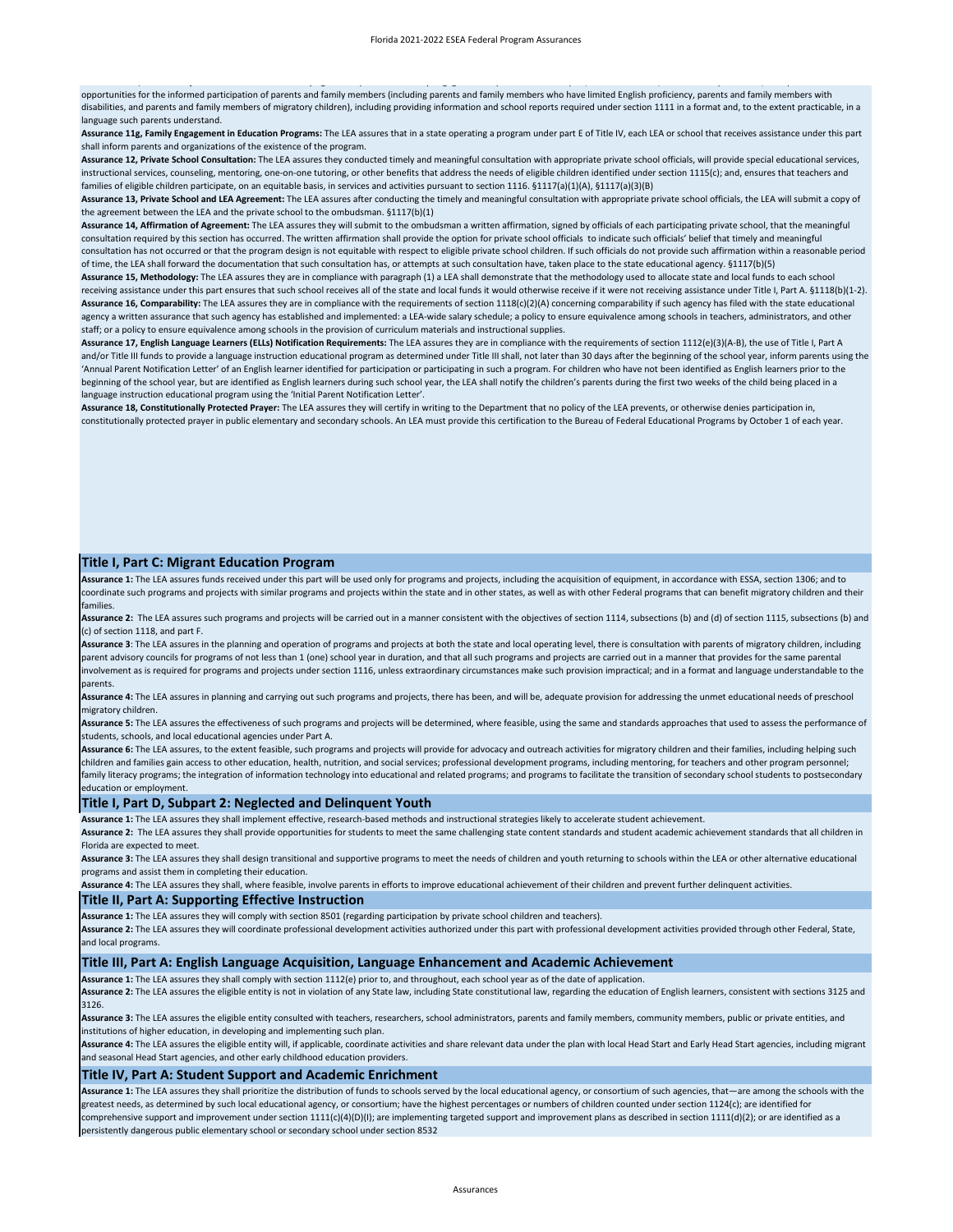**Assurance 2:** The LEA assures they shall comply with section 8501 regarding equitable participation by private school children and teachers.

**Assurance 3:** Absent a waiver specifying otherwise, the LEA assures they will use not less than 20 percent of funds received under this subpart to support one or more of the activities authorized under section 4107.

Assurance 4: Absent a waiver specifying otherwise, the LEA assures they will use not less than 20 percent of funds received under this subpart to support one or more activities authorized under section 4108.

**Assurance 5:** The LEA assures they will use a portion of funds received under this subpart to support one or more activities authorized under section 4109(a), including an assurance that the local educational agency, or consortium of local educational agencies, will comply with section 4109(b).

**Assurance 6:** The LEA assures they will annually report to the State for inclusion in the report described in section 4104(a)(2) how funds are being used under this subpart to meet the requirements of subparagraphs (C) through (E).

**Assurance 7:** The LEA assures that if receiving an allocation under section 4105(a)(1) in an amount less than \$30,000 shall be required to provide only one of the assurances described in subparagraphs (C), (D), and (E) of subsection (e)(2) of the Every Student Succeeds Act.

### **Title V, Part B, Subpart 2: Rural and Low-Income Schools**

Assurance 1: The LEA assures they will comply with all program requirements and activities authorized under the following ESEA Title programs: Title I, Part A; Title II, Part A; Title III, Part A; Title III, Part A; Title Title IV, Part A.

**Assurance 2:** The LEA assures that no more than 5 percent of the amount of the grant shall be used for administrative costs.

 **By checking this box, I hereby certify that the LEA agrees to all the assurances of the selected programs on the DOE 100A tab, and will abide by all federal, state and local laws.**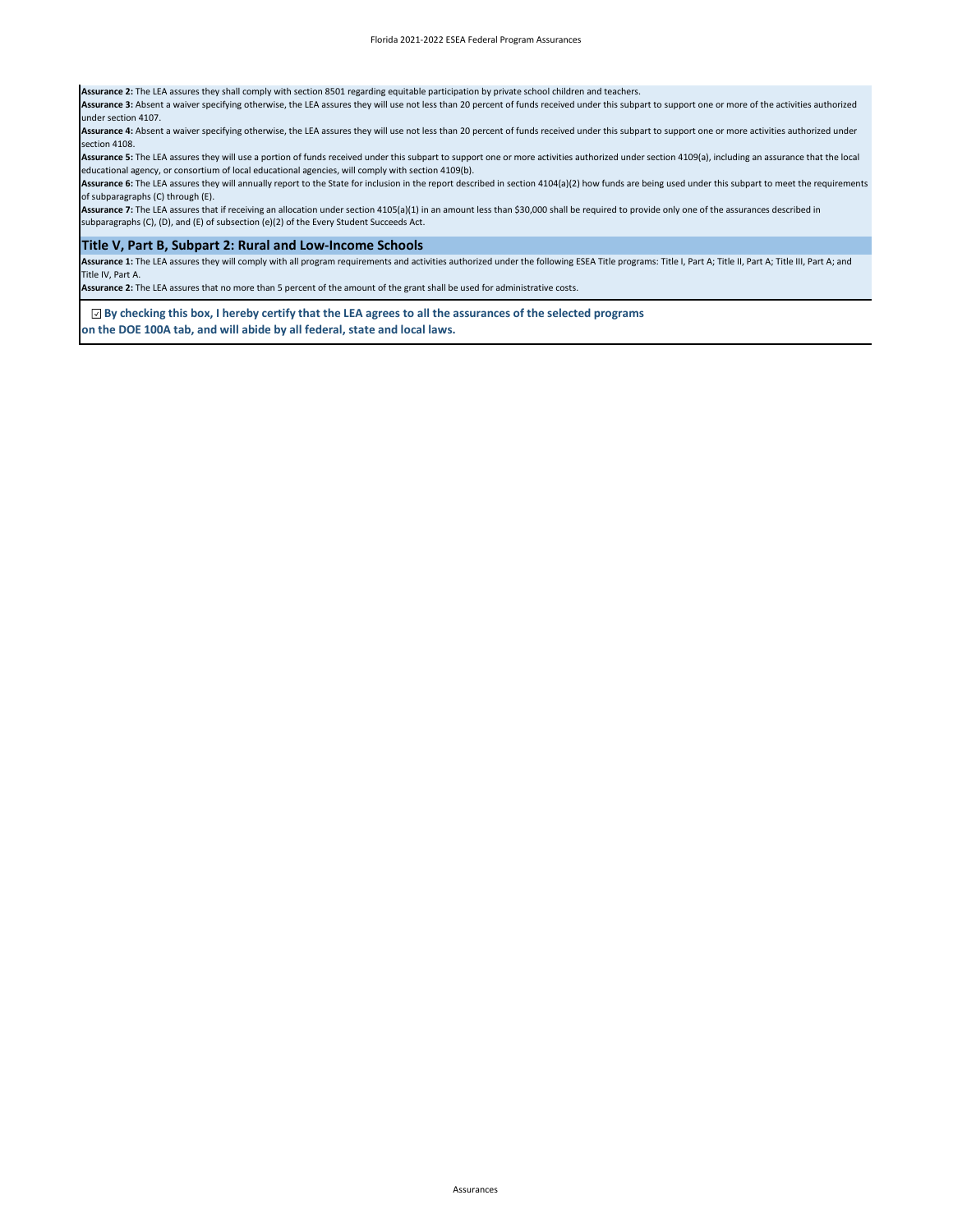| Florida 2021-22 ESEA Federal Programs Preliminary Allocations* |                                                                          |                                    |                                |                                |                                          |                                  |                                  |                             |  |  |  |  |
|----------------------------------------------------------------|--------------------------------------------------------------------------|------------------------------------|--------------------------------|--------------------------------|------------------------------------------|----------------------------------|----------------------------------|-----------------------------|--|--|--|--|
| <b>Agency Number</b>                                           | <b>DISTRICT</b>                                                          | Title I, Part A                    | Title I, Part C                | Title I, Part D, Subpart 2     | Title II, Part A                         | Title III, Part A                | Title IV, Part A                 | Title V, Part B, Subpart 2  |  |  |  |  |
| 010                                                            | Alachua County School Board                                              | \$8,097,389.00                     | \$1,013,947.00                 | \$172,585.00                   | \$1,170,147.00                           | \$147,925.00                     | \$622,213.00                     |                             |  |  |  |  |
| 020<br>030                                                     | <b>Baker County School Board</b><br><b>Bay County School Board</b>       | \$1,151,301.00<br>\$6,956,860.00   | <b>NA</b><br><b>NA</b>         | N/<br>\$125,516.00             | \$224,577.00<br>\$1,024,555.00           | NΑ<br>\$183,775.00               | \$88,467.00<br>\$566,427.00      | \$117,788.00<br>N           |  |  |  |  |
| 040                                                            | <b>Bradford County School Board</b>                                      | \$1,247,396.00                     | <b>NA</b>                      | N                              | \$152,704.00                             | <b>NA</b>                        | \$85,082.00                      | \$71,877.00                 |  |  |  |  |
| 050                                                            | Brevard County School Boar                                               | \$16,293,510.00                    | <b>NA</b>                      | \$179,309.00                   | \$2,258,176.0                            | \$499,814.00                     | \$1,459,735.00                   | NA                          |  |  |  |  |
| 060<br>070                                                     | Broward County School Board<br>Calhoun County School Board               | \$76,014,286.00<br>\$708,278.00    | \$111,162.00<br><b>NA</b>      | \$555,856.00<br><b>NA</b>      | \$9,471,048.00<br>\$98,907.00            | \$5,373,801.00<br><b>NA</b>      | \$5,841,024.00<br>\$54,425.00    | NA<br>\$45,735.00           |  |  |  |  |
| 080                                                            | Charlotte County School Board                                            | \$3,728,461.00                     | <b>NA</b>                      | <b>NA</b>                      | \$659,539.0                              | \$73,585.00                      | \$286,499.00                     | NA                          |  |  |  |  |
| 090                                                            | Citrus County School Board                                               | \$4,120,743.00                     | <b>NA</b>                      | \$105,344.00                   | \$596,803.00                             | \$26,604.00                      | \$345,479.00                     | <b>NA</b>                   |  |  |  |  |
| 100                                                            | Clay County School Board                                                 | \$4,693,895.00                     | <b>NA</b>                      | N                              | \$1,186,817.00                           | \$163,586.00                     | \$360,684.00                     | NA                          |  |  |  |  |
| 110<br>120                                                     | <b>Collier County School Board</b><br>Columbia County School Board       | \$10,078,197.00<br>\$3,219,023,00  | \$4,437,245.00<br><b>NA</b>    | \$147,930.00<br><b>NA</b>      | \$1,773,360.00<br>\$471,040.00           | \$1,224,912.00<br>\$24,340.00    | \$826,978.00<br>\$248,023.00     | <b>NA</b><br>\$231,135.00   |  |  |  |  |
| 140                                                            | DeSoto County School Board                                               | \$2,075,723.00                     | \$629,317.00                   | <b>NA</b>                      | \$248,437.00                             | \$67,548.00                      | \$175,316.00                     | \$117,462.00                |  |  |  |  |
| 150                                                            | Dixie County School Board                                                | \$860,923.00                       | <b>NA</b>                      | NA                             | \$117,296.00                             | <b>NA</b>                        | \$66,154.00                      | \$49,674.00                 |  |  |  |  |
| 160<br>170                                                     | Duval County School Board<br>Escambia County School Board                | \$42,598,009.00<br>\$14.471.329.00 | <b>NA</b><br>\$122,487.00      | \$407,927.00<br>\$201,722.00   | \$5,133,354.00<br>\$1,633,153.0          | \$1,422,649.00<br>\$115,284.00   | \$3,273,279.00<br>\$1,102,273.00 | <b>NA</b><br><b>NA</b>      |  |  |  |  |
| 685                                                            | <b>FAMU Developmental Research Schoo</b>                                 | \$259,922.00                       | <b>NA</b>                      | <b>NA</b>                      | \$32,024.00                              | N/                               | \$19,829.00                      | <b>NA</b>                   |  |  |  |  |
| 687                                                            | FAU A. D. Henderson Schoo                                                | \$460,303.00                       | NA                             | NA                             | \$69,089.00                              | \$15,472.00                      | \$35,370.00                      | <b>NA</b>                   |  |  |  |  |
| 180                                                            | Flagler County School Board                                              | \$2,803,004.00                     | <b>NA</b>                      | <b>NA</b>                      | \$446,780.00                             | \$82,265.00                      | \$228,635.00                     | <b>NA</b>                   |  |  |  |  |
| 708<br>557                                                     | Florida Department of Correction<br>Florida School for the Deaf and Blin | N<br>\$130,684.00                  | <b>NA</b><br><b>NA</b>         | <b>NA</b><br><b>NA</b>         | Contact the program offic<br>\$24,218.00 | <b>NA</b><br><b>NA</b>           | NA<br>\$10,042.00                | <b>NA</b><br><b>NA</b>      |  |  |  |  |
| 48C                                                            | Florida Virtual Schoo                                                    | \$838,824.00                       | <b>NA</b>                      | NA                             | \$132,471.00                             | \$16,604.00                      | \$64,456.00                      | NA                          |  |  |  |  |
| 190                                                            | Franklin County School Board                                             | \$603,059.00                       | <b>NA</b>                      | <b>NA</b>                      | \$66,038.00                              | <b>NA</b>                        | \$46,736.00                      | \$29,077.00                 |  |  |  |  |
| 371                                                            | FSU Developmental Research Schoo                                         | \$272,998.00                       | <b>NA</b>                      | <b>NA</b>                      | \$51,125.00                              | \$11,698.00                      | \$20,845.00                      | NA                          |  |  |  |  |
| 200<br>210                                                     | Gadsden County School Board<br>Gilchrist County School Board             | \$4,383,694.00<br>\$674,103.00     | <b>NA</b><br><b>NA</b>         | <b>NA</b><br>NA                | \$276,012.00<br>\$128,146.00             | \$59,623.00<br>\$13,019.00       | \$336,848.00<br>\$53,401.00      | \$125,063.00<br>\$63,748.00 |  |  |  |  |
| 220                                                            | Glades County School Board                                               | \$424,213.00                       | \$40,820.00                    | <b>NA</b>                      | \$62,690.00                              | \$11,134.00                      | \$34,880.00                      | \$41,671.00                 |  |  |  |  |
| 230                                                            | Gulf County School Board                                                 | \$531,217.00                       | <b>NA</b>                      | <b>NA</b>                      | \$64,535.00                              | <b>NA</b>                        | \$41,418.00                      | \$41,621.0                  |  |  |  |  |
| 240                                                            | Hamilton County School Boar                                              | \$1,025,797.00                     | <b>NA</b>                      | \$80,689.00                    | \$85,348.00                              | \$38,868.00                      | \$70,329.00                      | \$34,897.0                  |  |  |  |  |
| 250<br>260                                                     | Hardee County School Board<br><b>Hendry County School Board</b>          | \$2,422,889.00<br>\$2,981,729.00   | \$708,278.00<br>\$1,060,367.00 | NA<br><b>NA</b>                | \$272,880.00<br>\$451,108.00             | \$52,264.00<br>\$172,265.00      | \$187,768.00<br>\$238,151.00     | \$119,895.0<br>\$169,695.00 |  |  |  |  |
| 270                                                            | Hernando County School Board                                             | \$5,866,945.00                     | <b>NA</b>                      | \$105,344.00                   | \$1,064,607.00                           | \$98,302.00                      | \$450,823.00                     | NA                          |  |  |  |  |
| 280                                                            | <b>Highlands County School Board</b>                                     | \$6,690,185,00                     | \$905,961.00                   | <b>NA</b>                      | \$615,100.0                              | \$89,434.00                      | \$518,473.00                     | \$284,598.00                |  |  |  |  |
| 290<br>300                                                     | Hillsborough County School Board<br><b>Holmes County School Board</b>    | \$64,809,279.00<br>\$983,716.00    | \$2,874,486.00<br><b>NA</b>    | \$627,578.9<br>N               | \$7,823,350.00<br>\$152,712.00           | \$3,810,774.00<br><b>NA</b>      | \$4,980,019.00<br>\$75,590.00    | \$72,730.00                 |  |  |  |  |
| 310                                                            | Indian River County School Board                                         | \$3,946,598.00                     | \$15,824.00                    | NA                             | \$585,420.00                             | \$170,944.00                     | \$303,261.00                     | N                           |  |  |  |  |
| 320                                                            | Jackson County School Board                                              | \$2,579,208.00                     | <b>NA</b>                      | \$31,379.00                    | \$298,392.00                             | \$16,604.00                      | \$199,882.00                     | \$138,360.00                |  |  |  |  |
| 94B                                                            | Jefferson-Somerset Academ                                                | \$536,970.00                       | <b>NA</b>                      | NA                             | \$40,098.00                              | \$12,453.00                      | \$41,261.00                      | \$17,135.0                  |  |  |  |  |
| 98Z<br>340                                                     | <b>KIPP Miam</b><br>Lafayette County School Board                        | \$424,297.00<br>\$349,567.00       | <b>NA</b><br>\$11,655.00       | <b>NA</b><br><b>NA</b>         | \$30,953.00<br>\$58,775.00               | <b>NA</b><br>\$10,377.00         | \$32,603.00<br>\$26,861.00       | N/<br>\$27,547.00           |  |  |  |  |
| 350                                                            | Lake County School Board                                                 | \$11,684,467.00                    | \$30,702.00                    | \$47,069.00                    | \$1,778,394.00                           | \$307,926.00                     | \$897,848.00                     | <b>NA</b>                   |  |  |  |  |
| 53D                                                            | Lake Wales Charter Schoo                                                 | \$1,681,382.00                     | \$28,605.00                    | N                              | \$195,630.00                             | \$60,000.00                      | \$130,303.00                     | <b>NA</b>                   |  |  |  |  |
| 360<br>370                                                     | Lee County School Board                                                  | \$24,899,572.00                    | \$591,682.00                   | \$136,723.00                   | \$4,010,142.00                           | \$2,387,559.00<br>\$156,982.00   | \$1,913,311.00                   | <b>NA</b><br><b>NA</b>      |  |  |  |  |
| 380                                                            | Leon County School Board<br>Levy County School Boar                      | \$8,929,873.00<br>\$1,831,544.00   | <b>NA</b><br><b>NA</b>         | \$132,240.00<br>N <sub>f</sub> | \$1,144,106.00<br>\$285,947.00           | \$34,906.00                      | \$681,178.00<br>\$140,738.00     | \$127,096.00                |  |  |  |  |
| 390                                                            | Liberty County School Boar                                               | \$334,317.00                       | <b>NA</b>                      | \$87,413.00                    | \$50,960.00                              | NA                               | \$25,689.00                      | \$28,425.0                  |  |  |  |  |
| 400                                                            | Madison County School Boar                                               | \$1,339,157.00                     | \$63,077.00                    | \$73,964.00                    | \$110,878.00                             | <b>NA</b>                        | \$102,902.00                     | \$59,032.0                  |  |  |  |  |
| 410<br>420                                                     | Manatee County School Board<br>Marion County School Boar                 | \$12,494,983.00<br>\$16,732,829.00 | \$453,278.00<br>\$76,757.00    | \$237,584.00<br>\$347,410.00   | \$1,803,621.00<br>\$1,861,724.00         | \$1,124,723.00<br>\$394,530.00   | \$898,857.00<br>\$1,285,770.00   | NA<br><b>NA</b>             |  |  |  |  |
| 430                                                            | Martin County School Boar                                                | \$3,235,138.00                     | \$22,440.00                    | N/                             | \$586,046.0                              | \$448,304.00                     | \$281,436.00                     | <b>NA</b>                   |  |  |  |  |
| 130                                                            | Miami-Dade County School Board                                           | \$138,302,878.00                   | \$1,846,745.00                 | \$210,687.00                   | \$13,977,178.00                          | \$10,663,073.0                   | \$10,653,756.00                  | <b>NA</b>                   |  |  |  |  |
| 440                                                            | Monroe County School Board                                               | \$1,685,425.00                     | <b>NA</b>                      | \$10,713.00                    | \$276,084.00                             | \$153,208.00                     | \$130,616.00                     | <b>NA</b>                   |  |  |  |  |
| 450<br>460                                                     | Nassau County School Boar<br>Okaloosa County School Boar                 | \$1,610,647.00<br>\$6,818,338.00   | <b>NA</b><br><b>NA</b>         | N <sub>f</sub><br>\$179,309.00 | \$352,512.00<br>\$913,184.00             | \$35,472.00<br>\$258,492.00      | \$123,764.00<br>\$523,929.00     | <b>NA</b><br>NA             |  |  |  |  |
| 470                                                            | Okeechobee County School Boar                                            | \$2,437,111.00                     | \$678,289.00                   | \$80,689.00                    | \$330,473.0                              | \$108,302.00                     | \$188,870.00                     | \$146,990.00                |  |  |  |  |
| 480                                                            | Orange County School Board                                               | \$71,783,098.00                    | \$338,837.00                   | \$701,544.00                   | \$7,349,087.00                           | \$5,447,763.00                   | \$5,563,011.00                   | NA                          |  |  |  |  |
| 490<br>500                                                     | Osceola County School Board<br>Palm Beach County School Boar             | \$17,932,191.00<br>\$50,714,865.00 | <b>NA</b><br>\$2,720,343.00    | \$89,654.00<br>\$298,100.00    | \$2,901,594.00<br>\$7,037,381.0          | \$2,247,181.00<br>\$5,065,686.00 | \$1,377,930.00<br>\$3,896,988.00 | <b>NA</b><br>NA             |  |  |  |  |
| 510                                                            | Pasco County School Boar                                                 | \$17,024,791.00                    | \$122,060.00                   | \$168,102.00                   | \$2,494,327.00                           | \$650,758.00                     | \$1,308,204.00                   | <b>NA</b>                   |  |  |  |  |
| 520                                                            | Pinellas County School Boar                                              | \$25,192,379.00                    | <b>NA</b>                      | \$378,789.00                   | \$3,594,297.00                           | \$1,090,194.00                   | \$1,935,811.00                   | <b>NA</b>                   |  |  |  |  |
| 530                                                            | Polk County School Board                                                 | \$35,946,415.00                    | \$1,510,605.00                 | \$217,412.00                   | \$4,354,548.00                           | \$1,728,688.00                   | \$2,785,369.00                   | <b>NA</b><br>\$247,417.00   |  |  |  |  |
| 540                                                            | Putnam County School Boar                                                | \$5,711,540.00<br>\$4,192,681.0    | \$130,185.00                   | <b>NA</b>                      | \$552,063.00<br>\$790,664.               | \$123,586.00<br>\$35,849.0       | \$438,881.00<br>\$322,170.       |                             |  |  |  |  |
| 580                                                            | Sarasota County School Board                                             | \$8,387,238.00                     | <b>NA</b>                      | <b>NA</b>                      | \$1,257,054.00                           | \$396,417.00                     | \$688,225.00                     | NA                          |  |  |  |  |
| 590                                                            | Seminole County School Board                                             | \$11,642,175.00                    | <b>NA</b>                      | \$105,344.00                   | \$2,018,997.00                           | \$618,682.00                     | \$894,598.00                     | <b>NA</b>                   |  |  |  |  |
| 50D<br>550                                                     | South Tech Charter Schoo<br>St. Johns County School Board                | \$528,790.00<br>\$2,921,925.00     | <b>NA</b><br><b>NA</b>         | <b>NA</b><br>\$203,964.00      | \$76,512.00<br>\$750,771.00              | \$23,585.00<br>\$75,849.00       | \$40,633.00<br>\$224,524.00      | NA<br><b>NA</b>             |  |  |  |  |
| 560                                                            | St. Lucie County School Board                                            | \$10,855,767.00                    | \$164,126.00                   | \$430,341.00                   | \$1,614,409.00                           | \$757,362.00                     | \$914,649.00                     | <b>NA</b>                   |  |  |  |  |
| 600                                                            | Sumter County School Board                                               | \$2,006,686,00                     | <b>NA</b>                      | <b>NA</b>                      | \$349,638.00                             | \$47,359.00                      | \$154,196.00                     | <b>NA</b>                   |  |  |  |  |
| 610                                                            | Suwannee County School Board                                             | \$2,138,540.00                     | \$252,890.00                   | <b>NA</b>                      | \$294,652.00                             | \$62,076.00                      | \$171,763.00                     | \$135,701.00                |  |  |  |  |
| 620<br>015                                                     | Taylor County School Boar<br>UF, PK Yonge Devm't Research Schoo          | \$1,175,568.00<br>\$135,804.00     | NA<br><b>NA</b>                | <b>NA</b><br><b>NA</b>         | \$141,012.00<br>\$26,257.00              | <b>NA</b><br><b>NA</b>           | \$90,999.00<br>\$10,698.00       | \$61,741.00<br>N            |  |  |  |  |
| 630                                                            | Union County School Board                                                | \$469,264.00                       | <b>NA</b>                      | <b>NA</b>                      | \$103,032.00                             | <b>NA</b>                        | \$36,059.00                      | \$52,484.00                 |  |  |  |  |
| 48K                                                            | United Cerebral Palsy of Central Florida, Inc                            | \$353,349.00                       | <b>NA</b>                      | NA                             | \$40,891.00                              | \$10,377.00                      | \$27,384.00                      | <b>NA</b>                   |  |  |  |  |
| 640                                                            | Volusia County School Board                                              | \$18,969,493.00                    | \$80,104.00                    | \$351,893.00                   | \$2,240,794.00                           | \$693,588.00                     | \$1,457,637.00                   | <b>NA</b>                   |  |  |  |  |
| 650<br>660                                                     | Wakulla County School Board<br>Walton County School Board                | \$814,128.00<br>\$2,489,289.00     | <b>NA</b><br><b>NA</b>         | N<br>\$64,999.00               | \$178,306.00<br>\$321,508.00             | \$0.00<br>\$112,265.00           | \$62,559.00<br>\$192,914.00      | NA<br><b>NA</b>             |  |  |  |  |
| 670                                                            | Washington County School Board                                           | \$1,329,348.00                     | \$281,778.74                   | <b>NA</b>                      | \$155,748.00                             | <b>NA</b>                        | \$102,149.00                     | \$76,192.00                 |  |  |  |  |
|                                                                | <b>Total</b>                                                             | \$827,047,509.00                   | \$21,324,052.74                | \$7,295,122.95                 | \$105,372,205.00                         | \$49,326,665.00                  | \$64,095,857.00                  | \$2,734,786.00              |  |  |  |  |

\*Each LEA knows the climate within their district and should only use these preliminary allocation amounts for planning purposes. All preliminary allocations are based on the 2020-21 final program allocations with the exce

Title I, Part A preliminary allocation is based on the 2021-22 preliminary allocation from USED (using Final Survey 3 data from 2019-20).<br>Title I, Part C preliminary allocation is based on the 2020-22 framel allocation (us

**An amendment may be required to be submitted after 2021-22 final allocations are available. FDOE will provide further guidance should an amendment be required.**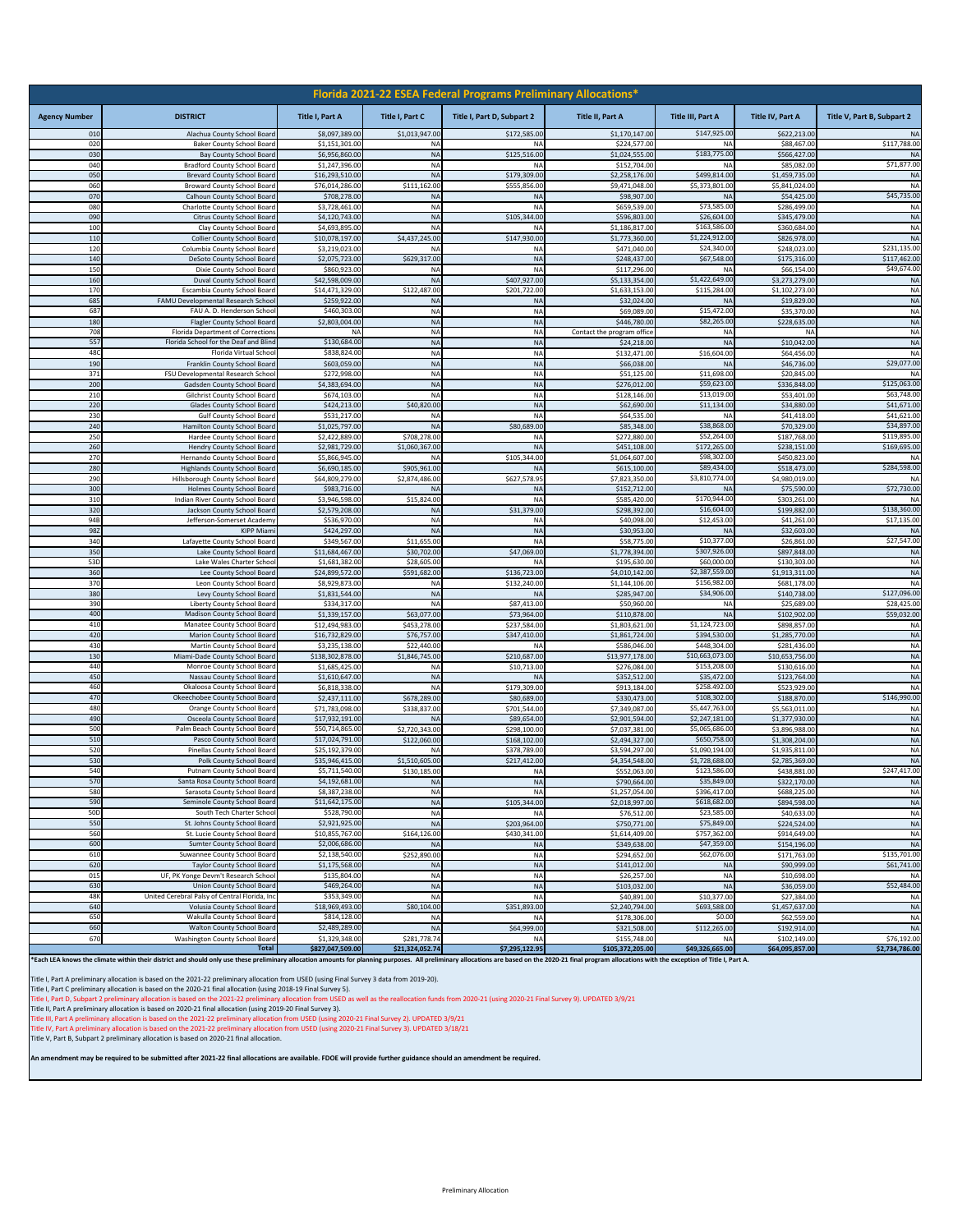#### **Title III, Part A**

#### **English Language Acquisition, Language Enhancement and Academic Achievement**

### <span id="page-8-0"></span>**To improve the education of English Learner (EL) children and youth by helping them learn English and meet challenging state academic content and student academic achievement standards.**

|                                                                                  | USED Link https://www2.ed.gov/policy/elsec/leg/essa/legislation/title-iii.html#TITLE-III-PART-A                                                                                                                               |                                               |  |  |  |  |  |  |  |  |
|----------------------------------------------------------------------------------|-------------------------------------------------------------------------------------------------------------------------------------------------------------------------------------------------------------------------------|-----------------------------------------------|--|--|--|--|--|--|--|--|
|                                                                                  |                                                                                                                                                                                                                               | 2021-22 Allocation Amount \$73,585.00         |  |  |  |  |  |  |  |  |
|                                                                                  | 2020-21 Estimated Roll Forward \$21,834.00                                                                                                                                                                                    |                                               |  |  |  |  |  |  |  |  |
| 2021-22 Total Funds Requested (sum of allocation and estimated roll) \$95,419.00 |                                                                                                                                                                                                                               |                                               |  |  |  |  |  |  |  |  |
| Area of Focus 1                                                                  | English Language Proficiency                                                                                                                                                                                                  |                                               |  |  |  |  |  |  |  |  |
| Area of Focus 2                                                                  | Supplemental Professional Development                                                                                                                                                                                         |                                               |  |  |  |  |  |  |  |  |
| Area of Focus 3                                                                  | Parental and Community Participation                                                                                                                                                                                          |                                               |  |  |  |  |  |  |  |  |
| Area of Focus 4                                                                  | Administrative Costs (Grant Administration not to exceed 2%)                                                                                                                                                                  |                                               |  |  |  |  |  |  |  |  |
|                                                                                  | Title III, Part A Equitable Services Formula                                                                                                                                                                                  |                                               |  |  |  |  |  |  |  |  |
| <b>Number of Students</b>                                                        |                                                                                                                                                                                                                               |                                               |  |  |  |  |  |  |  |  |
| A1. LEA EL Enrollment                                                            |                                                                                                                                                                                                                               | 439                                           |  |  |  |  |  |  |  |  |
| A2. Participating Private Schools' EL Enrollment                                 |                                                                                                                                                                                                                               |                                               |  |  |  |  |  |  |  |  |
| A3. Total Enrollment of EL Students = A1 + A2                                    |                                                                                                                                                                                                                               | 439                                           |  |  |  |  |  |  |  |  |
| <b>Title III, Part A Base Preliminary Allocation</b>                             |                                                                                                                                                                                                                               |                                               |  |  |  |  |  |  |  |  |
|                                                                                  | B1. Total LEA Base Preliminary Allocation (from the allocation tab)                                                                                                                                                           | \$73,585.00                                   |  |  |  |  |  |  |  |  |
|                                                                                  | B2. Administrative Costs (for public and private school programs)                                                                                                                                                             |                                               |  |  |  |  |  |  |  |  |
|                                                                                  | B3. LEA Base Preliminary Allocation Minus Admin Costs = B1 - B2                                                                                                                                                               | \$73,585.00                                   |  |  |  |  |  |  |  |  |
| <b>Per Pupil Rate</b>                                                            |                                                                                                                                                                                                                               |                                               |  |  |  |  |  |  |  |  |
| C1. B3 divided by A3                                                             |                                                                                                                                                                                                                               | \$167.62                                      |  |  |  |  |  |  |  |  |
| <b>Equitable Services</b>                                                        |                                                                                                                                                                                                                               |                                               |  |  |  |  |  |  |  |  |
|                                                                                  | Amount LEA must reserve for equitable services for private school teachers and other educational personnel = A2 x C1                                                                                                          | \$0.00                                        |  |  |  |  |  |  |  |  |
|                                                                                  |                                                                                                                                                                                                                               | Area of Focus 1: English Language Proficiency |  |  |  |  |  |  |  |  |
|                                                                                  | A. Provedby been the UPA collision This UL Prote A food an encodenced Problem and the common Profile and address and delay in the Profile London and considerable and address and address and address and address and address |                                               |  |  |  |  |  |  |  |  |

#### **A. Describe how the LEA will use Title III, Part A funds to supplement English Language Proficiency activities within the English Learner student population.**

Through consultation with stakeholders, the LEA identifies educational programs and learning resources that provide support for ELL language proficiency that will be used with students in small group and one-on-one sessions with students. By leveraging other federal and local funding sources and Title III, the LEA is able to support ELL paraprofessionals and ELL Resource teachers to provide direct instruction to ELL students, monitor their learning and growth, and assist ELL students in core content classes to increase achievement levels and English language proficiency. Student data is monitored through traditional progress monitoring as well as through ELL data forms collected twice per year to track language fluency. The ELL funds are made available for district-wide resource purchases specifically for ELL students, individual school requests as vetted and approved by the District ELL team, and for student resource materials including word to word billingual dictionaries. ELL funds will also be used to replace outdated supplemental technology for ELL students; these devices are signed out to students to use at home and school to assist with translation, English language practice, and to access supplemental online programs for ELLs.

□ No Title III, Part A funds will be used to address this Area of Focus. If this box is checked then the LEA does not need to complete the next question or the budget section for this Area of Focus.

B. Describe the activities that will be implemented to address Area of Focus 1. List by number the detailed activities that will be implemented to address this Area of Focus (Numbering the activities will be essential to c BrainPop ELL online resource for students. Students are given access through a single sign-on connection they can access from school or home. This program houses dedicated lessons, videos, and games for ELL lanaguage devel

this resource primarily for grades 4-12. Idistrict license for all ELL students at SI645.<br>2. Starfall online resource for grades pX-3 students. Students are given access through a single sign-on connection they can access

ileanse for LEA stemetrary schools @ \$2.290 each = \$2700.<br>Is a lPads for ELL students and paraprofessionals working one-on-one with students. These devices for students and paraprofessionals provide additional access to on

|          | List the detailed activities that will be implemented to address this Area of Focus. |                  |               |                                           |                                                  |               |                                                                |  |  |  |  |
|----------|--------------------------------------------------------------------------------------|------------------|---------------|-------------------------------------------|--------------------------------------------------|---------------|----------------------------------------------------------------|--|--|--|--|
|          |                                                                                      | Area of          | Activity      |                                           | <b>FTE</b>                                       |               |                                                                |  |  |  |  |
| Function | Object                                                                               | <b>Focus</b>     | <b>Number</b> | <b>Activity Description</b>               | (If applicable)                                  | <b>Amount</b> | Please use the dropdown to select District, Charter or Private |  |  |  |  |
| 5100     | 369                                                                                  | RF: AOF 1        |               | <b>Brainpop ELL</b>                       |                                                  | \$1,645.00    | <b>District</b>                                                |  |  |  |  |
| 5100     | 369                                                                                  | RF: AOF 1        |               | Starfall for ELL                          |                                                  | \$2,700.00    | District                                                       |  |  |  |  |
| 5100     | 644                                                                                  | RF: AOF 1        |               | iPads for ELL                             |                                                  | \$3,990.00    | District                                                       |  |  |  |  |
| 5100     | 510                                                                                  | RF: AOF 1        |               | K Wida Screener sets                      |                                                  | \$170.00      | District                                                       |  |  |  |  |
| 5100     | 510                                                                                  | AOF <sub>1</sub> |               | <b>Billingual Dictionaries</b>            |                                                  | \$2,000.00    | District                                                       |  |  |  |  |
| 5100     | 510                                                                                  | RF: AOF 1        |               | <b>School Selected Resources</b>          |                                                  | \$2,722.00    | District                                                       |  |  |  |  |
| 5100     | 649                                                                                  | RF: AOF 1        |               | Flash Drives                              |                                                  | \$50.00       | <b>District</b>                                                |  |  |  |  |
| 5100     | 644                                                                                  | RF: AOF 1        |               | Green Screen Classroom Pack               |                                                  | \$754.00      | <b>District</b>                                                |  |  |  |  |
| 5100     | 369                                                                                  | RF: AOF 1        |               | Reading A-Z ELL                           |                                                  | \$600.00      | <b>District</b>                                                |  |  |  |  |
| 5100     | 510                                                                                  | RF: AOF 1        |               | <b>Student Materials</b>                  |                                                  | \$2,000.00    | District                                                       |  |  |  |  |
| 5100     | 510                                                                                  | RF: AOF 1        |               | <b>Student Materials</b>                  |                                                  | \$1,000.00    | Charter                                                        |  |  |  |  |
| 5100     | 129                                                                                  | AOF <sub>1</sub> |               | Supplements for ELL contacts x 21 schools |                                                  | \$7,000.00    | District                                                       |  |  |  |  |
| 5100     | 369                                                                                  | AOF <sub>1</sub> |               | Lexia Rosetta Stone                       |                                                  | \$6,100.00    | <b>District</b>                                                |  |  |  |  |
|          |                                                                                      | AOF <sub>1</sub> |               |                                           |                                                  |               |                                                                |  |  |  |  |
|          |                                                                                      |                  |               |                                           | District Total \$29,731.00                       |               |                                                                |  |  |  |  |
|          |                                                                                      |                  |               |                                           | Charter Total \$1,000.00                         |               |                                                                |  |  |  |  |
|          |                                                                                      |                  |               |                                           | Private Total \$0.00                             |               |                                                                |  |  |  |  |
|          |                                                                                      |                  |               |                                           | 2021-22 Allocation Total \$15,100.00             |               |                                                                |  |  |  |  |
|          |                                                                                      |                  |               |                                           | 2020-21 Estimated Roll Forward Total \$15,631.00 |               |                                                                |  |  |  |  |
|          |                                                                                      |                  |               |                                           | 2021-22 Total Funds Requested \$30,731.00        |               |                                                                |  |  |  |  |

**A. Describe how the LEA will identify and provide supplemental professional development within the English Learners student population.** 

Each Spring, the Professional Development Center disperses a Professional Development NeedYa Seasment survey to all LeS atsif. The LEA hosts two professional development for EL serves on persuas that increases a propositio When applicable and formats and/or resource teachers and paras are invited to attend on behalf of the district in place of one or more members of the District Lite ann. The ELI Anievement and Parental and Parental on the U

**Area of Focus 2: Supplemental Professional Development** 

#### ■ No Title III, Part A funds will be used to address this Area of Focus. If this box is checked then the LEA does not need to complete the next question or the budget section for this Area of Focus.

ribe the activities that will be implemented to address Area of Focus 2. List by number the detailed activities that will be implemented to address this Area of Focus (Numbering the activities will be essential to connect

3. Partial salaries for Coordinator for State and Federal Programs and Federal Programs Operations Manager who provide professional development to FH contacts and the District FH team to monitor and evaluate Title III acti

.1. District defilt Professional Development Days x 2 EL contacts, ELL Resource teachers, and ELL paraprofessionals attend one day each semester to receive updates, learn strategies, and best practices for ELL education. hotel x2 @ \$350- \$700; FABES Registration x2 @ \$200= \$400, milleage x1 @ \$300; Buylea the Gegater and milleage x2 @ \$170= \$300; FASEPA Registration x4 @ \$300 (2 staff for 2 conferences)= \$1200, mileage x2 @ \$150= \$300, ho

#### **List the detailed activities that will be implemented to address this Area of Focus.**

|                 |               | Area of          | Activity      |                                                                                                             | <b>FTF</b>      |            |                                                                |
|-----------------|---------------|------------------|---------------|-------------------------------------------------------------------------------------------------------------|-----------------|------------|----------------------------------------------------------------|
| <b>Function</b> | <b>Object</b> | <b>Focus</b>     | <b>Number</b> | <b>Activity Description</b>                                                                                 | (If applicable) | Amount     | Please use the dropdown to select District, Charter or Private |
| 6400            | 750           | AOF <sub>2</sub> |               | Subs for ELL Resource teacher, ELL para, and ELL contact to attend PD days 20                               |                 | \$2,800.00 | <b>District</b>                                                |
| 6400            | 510           | AOF <sub>2</sub> |               | Green Folders for ELL contacts, copy paper, pencils, highlighters, labels                                   |                 | \$382.55   | <b>District</b>                                                |
| 6400            | 395           | AOF <sub>2</sub> |               | Printing for PD days                                                                                        |                 | \$300.00   | <b>District</b>                                                |
| 6400            | 393           | AOF <sub>2</sub> |               | Registration for conferences                                                                                |                 | \$2,783.00 | <b>District</b>                                                |
| 6400            | 330           | AOF <sub>2</sub> |               | Travel and hotel for conferences                                                                            |                 | \$2,307.00 | <b>District</b>                                                |
| 6400            | 330           | RF: AOF 2        |               | Travel and hotel for conferences                                                                            |                 | \$2,203,00 | District                                                       |
|                 |               |                  |               | Partial Salary for Coordinator of State and Federal Programs to provide                                     |                 |            |                                                                |
| 5100            |               | AOF <sub>2</sub> |               | professional development to ELL contacts and District ELL Team.                                             |                 | \$5,437.00 | <b>District</b>                                                |
| 15100           |               | AOF <sub>2</sub> |               | Partial Salary for Program Manager to provide professional development to                                   |                 | \$3,276.00 | <b>District</b>                                                |
|                 |               |                  |               | Retirement for Coordinator and Program Manager to provide professional                                      |                 |            |                                                                |
| 5100            | 210           | AOF <sub>2</sub> |               | development to ELL contacts and District ELL Team.- 10%<br>auga Jeguny na gwa angwr ang rhysiam wangso tu i |                 | \$871.00   | <b>District</b>                                                |
| 5100            |               | AOF <sub>2</sub> |               | development to ELL contacts and District ELL Team. - 6.2%                                                   |                 | \$540.00   | District                                                       |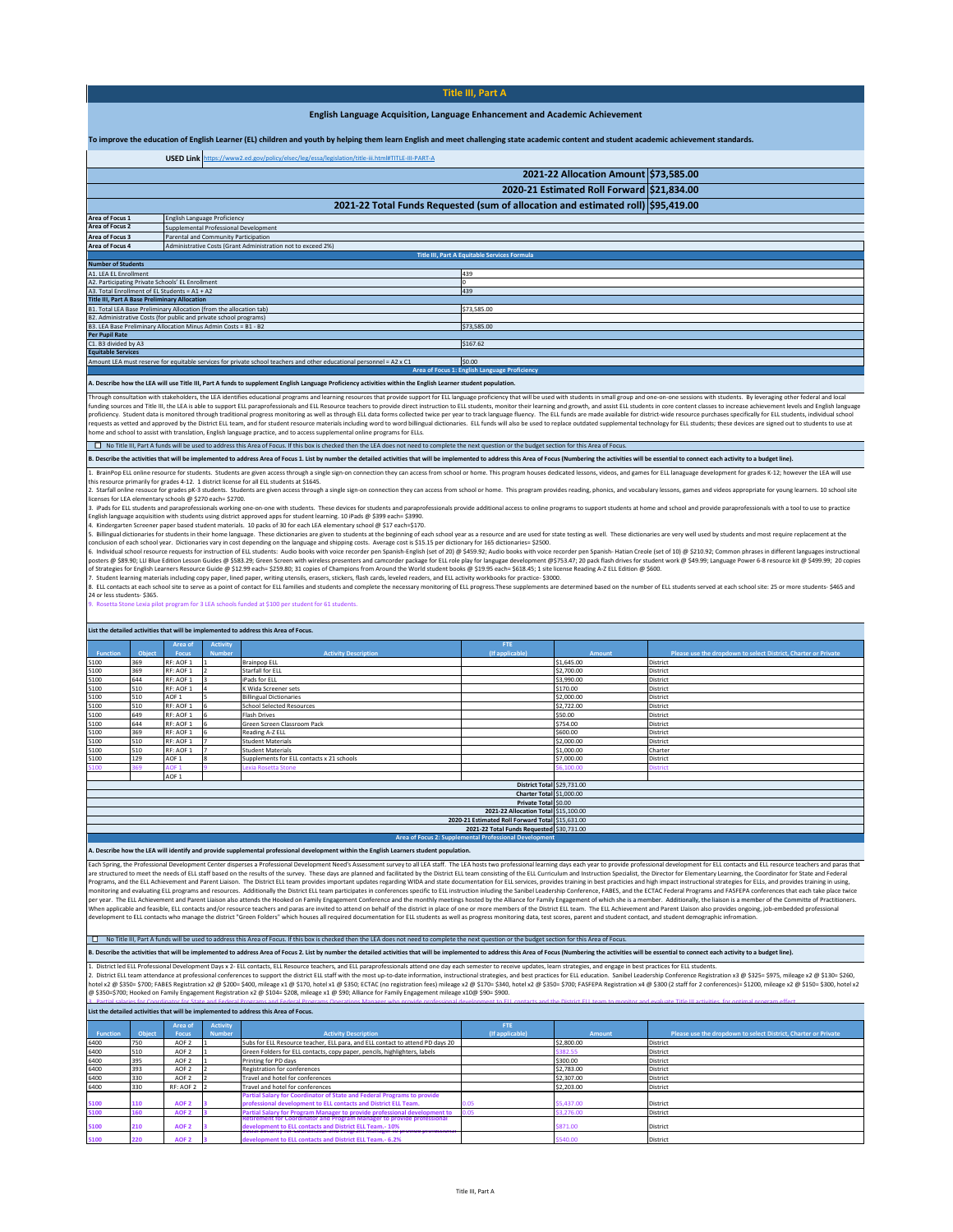|                                           |                                                                                                                                                                                                                                                                                                                                                                                                                                                                                                                                                                                                                                                                                                                                                                                                                                                                                                                                                                                                                                                                                                                                                                                                                                                                                                                                                                                                                                                                                                                                                                                                                                                                                                                                                                                                                                                                                             |                                      |                                       | <b>Aedicare for Coordinator and Program Manager to provide professional</b>                                                                                                                                                    |                             |                              |                      |                                                       |                                          |                                  |                                                                |  |  |
|-------------------------------------------|---------------------------------------------------------------------------------------------------------------------------------------------------------------------------------------------------------------------------------------------------------------------------------------------------------------------------------------------------------------------------------------------------------------------------------------------------------------------------------------------------------------------------------------------------------------------------------------------------------------------------------------------------------------------------------------------------------------------------------------------------------------------------------------------------------------------------------------------------------------------------------------------------------------------------------------------------------------------------------------------------------------------------------------------------------------------------------------------------------------------------------------------------------------------------------------------------------------------------------------------------------------------------------------------------------------------------------------------------------------------------------------------------------------------------------------------------------------------------------------------------------------------------------------------------------------------------------------------------------------------------------------------------------------------------------------------------------------------------------------------------------------------------------------------------------------------------------------------------------------------------------------------|--------------------------------------|---------------------------------------|--------------------------------------------------------------------------------------------------------------------------------------------------------------------------------------------------------------------------------|-----------------------------|------------------------------|----------------------|-------------------------------------------------------|------------------------------------------|----------------------------------|----------------------------------------------------------------|--|--|
| 100                                       | 20                                                                                                                                                                                                                                                                                                                                                                                                                                                                                                                                                                                                                                                                                                                                                                                                                                                                                                                                                                                                                                                                                                                                                                                                                                                                                                                                                                                                                                                                                                                                                                                                                                                                                                                                                                                                                                                                                          | AOF <sub>2</sub>                     |                                       | evelopment to ELL contacts and District ELL Team- 1.45%                                                                                                                                                                        |                             |                              |                      |                                                       | 126.00                                   | District                         |                                                                |  |  |
|                                           |                                                                                                                                                                                                                                                                                                                                                                                                                                                                                                                                                                                                                                                                                                                                                                                                                                                                                                                                                                                                                                                                                                                                                                                                                                                                                                                                                                                                                                                                                                                                                                                                                                                                                                                                                                                                                                                                                             |                                      |                                       | <b>Norker's Comp for Coordinator and Program Manager to provide professior</b>                                                                                                                                                 |                             |                              |                      |                                                       |                                          |                                  |                                                                |  |  |
| 5100                                      | 40                                                                                                                                                                                                                                                                                                                                                                                                                                                                                                                                                                                                                                                                                                                                                                                                                                                                                                                                                                                                                                                                                                                                                                                                                                                                                                                                                                                                                                                                                                                                                                                                                                                                                                                                                                                                                                                                                          | AOF <sub>2</sub>                     |                                       | levelopment to ELL contacts and District ELL Team.- .082%                                                                                                                                                                      |                             |                              |                      | <b>District Total \$21,096.55</b>                     | 71.00                                    | District                         |                                                                |  |  |
|                                           |                                                                                                                                                                                                                                                                                                                                                                                                                                                                                                                                                                                                                                                                                                                                                                                                                                                                                                                                                                                                                                                                                                                                                                                                                                                                                                                                                                                                                                                                                                                                                                                                                                                                                                                                                                                                                                                                                             |                                      |                                       |                                                                                                                                                                                                                                |                             |                              |                      | Charter Total \$0.00                                  |                                          |                                  |                                                                |  |  |
|                                           |                                                                                                                                                                                                                                                                                                                                                                                                                                                                                                                                                                                                                                                                                                                                                                                                                                                                                                                                                                                                                                                                                                                                                                                                                                                                                                                                                                                                                                                                                                                                                                                                                                                                                                                                                                                                                                                                                             |                                      |                                       |                                                                                                                                                                                                                                |                             |                              |                      | Private Total \$0.00                                  |                                          |                                  |                                                                |  |  |
|                                           |                                                                                                                                                                                                                                                                                                                                                                                                                                                                                                                                                                                                                                                                                                                                                                                                                                                                                                                                                                                                                                                                                                                                                                                                                                                                                                                                                                                                                                                                                                                                                                                                                                                                                                                                                                                                                                                                                             |                                      |                                       |                                                                                                                                                                                                                                |                             |                              |                      | 2021-22 Allocation Total \$18,893.55                  |                                          |                                  |                                                                |  |  |
|                                           |                                                                                                                                                                                                                                                                                                                                                                                                                                                                                                                                                                                                                                                                                                                                                                                                                                                                                                                                                                                                                                                                                                                                                                                                                                                                                                                                                                                                                                                                                                                                                                                                                                                                                                                                                                                                                                                                                             |                                      |                                       |                                                                                                                                                                                                                                |                             |                              |                      | 2020-21 Estimated Roll Forward Total \$2,203.00       |                                          |                                  |                                                                |  |  |
|                                           |                                                                                                                                                                                                                                                                                                                                                                                                                                                                                                                                                                                                                                                                                                                                                                                                                                                                                                                                                                                                                                                                                                                                                                                                                                                                                                                                                                                                                                                                                                                                                                                                                                                                                                                                                                                                                                                                                             |                                      |                                       |                                                                                                                                                                                                                                |                             |                              |                      | 2021-22 Total Funds Requested \$21,096.55             |                                          |                                  |                                                                |  |  |
|                                           |                                                                                                                                                                                                                                                                                                                                                                                                                                                                                                                                                                                                                                                                                                                                                                                                                                                                                                                                                                                                                                                                                                                                                                                                                                                                                                                                                                                                                                                                                                                                                                                                                                                                                                                                                                                                                                                                                             |                                      |                                       |                                                                                                                                                                                                                                |                             |                              |                      | Area of Focus 3: Parental and Community Participation |                                          |                                  |                                                                |  |  |
|                                           |                                                                                                                                                                                                                                                                                                                                                                                                                                                                                                                                                                                                                                                                                                                                                                                                                                                                                                                                                                                                                                                                                                                                                                                                                                                                                                                                                                                                                                                                                                                                                                                                                                                                                                                                                                                                                                                                                             |                                      |                                       | A. Describe how the LEA will address Parental and Community Participation within the English Learners student population.                                                                                                      |                             |                              |                      |                                                       |                                          |                                  |                                                                |  |  |
|                                           | The District ELL team hosts two annual family engagement events for parents in collaboration with local community partners. The locations of these events vary from the LEA schools and district office to locally owned resta<br>coordinated with resource groups such as the Hispanic Council and the adult learning center. At these events, parents and families are provided educational resources to support their child's learning, community resource co<br>our county, information about district programs such as Focus and Edis, and explanations for WIDA, FSA, and progress monitoring so that they may understand their child's progress and expectations for learning. The last two<br>number of families attending these meetings due in large part to the ELL Achievement and Parent Liaison who fields more than 20 calls a week from ELL parents and has worked feverishly to develop relationships with all ELL<br>Kindergarten Roundup at LEA elementary schools as her schedule permits to introduce herself to new ELL families, attends parent meetings as a translator and family advocate, and participate in all LEA district daring teams<br>that will impact students and families. The LEA, in partnership with the adult learning center, also provides funds for parents of LEA ELL students to complete English classes for ESOL parents at the adult learning center<br>writing to help their children with English aquisition and literacy skills. Additionally, the LEA in collaboration with the K-5 Summer Recovery Camp will provide "Summer Slide" packs for ELL students that provide practice<br>retention of learning over the summer.<br>□ No Title III, Part A funds will be used to address this Area of Focus. If this box is checked then the LEA does not need to complete the next question or the budget section for this Area of Focus. |                                      |                                       |                                                                                                                                                                                                                                |                             |                              |                      |                                                       |                                          |                                  |                                                                |  |  |
|                                           |                                                                                                                                                                                                                                                                                                                                                                                                                                                                                                                                                                                                                                                                                                                                                                                                                                                                                                                                                                                                                                                                                                                                                                                                                                                                                                                                                                                                                                                                                                                                                                                                                                                                                                                                                                                                                                                                                             |                                      |                                       |                                                                                                                                                                                                                                |                             |                              |                      |                                                       |                                          |                                  |                                                                |  |  |
|                                           |                                                                                                                                                                                                                                                                                                                                                                                                                                                                                                                                                                                                                                                                                                                                                                                                                                                                                                                                                                                                                                                                                                                                                                                                                                                                                                                                                                                                                                                                                                                                                                                                                                                                                                                                                                                                                                                                                             |                                      |                                       |                                                                                                                                                                                                                                |                             |                              |                      |                                                       |                                          |                                  |                                                                |  |  |
|                                           | B. Describe the activities that will be implemented to address Area of Focus 3. List by number the detailed activities that will be implemented to address this Area of Focus (Numbering the activities will be essential to c<br>1. Parent night workshops x2 per year. The events take place after school hours during meal times and food is provided for families in attendance, along with educational resources (learning games, sight word flash cards, p<br>activity materials, math dice, playing cards for math games, homework dictionaries, content area glossaries, reading activity books and coloring utencils) to encourage at-home practice.<br>2. Summer Slide packs for students and families for at-home practice over summer intercession to reduce learning loss.<br>3. ELL Parent Classes for for ESOL parents to become proficient in English speaking, listening, reading and writing to help their children with English aquisition and literacy skills.<br>4. ELL Achievment and Parent Liaison who provides much need support and resources to schools, students, and families.                                                                                                                                                                                                                                                                                                                                                                                                                                                                                                                                                                                                                                                                                                                                                                                 |                                      |                                       |                                                                                                                                                                                                                                |                             |                              |                      |                                                       |                                          |                                  |                                                                |  |  |
|                                           |                                                                                                                                                                                                                                                                                                                                                                                                                                                                                                                                                                                                                                                                                                                                                                                                                                                                                                                                                                                                                                                                                                                                                                                                                                                                                                                                                                                                                                                                                                                                                                                                                                                                                                                                                                                                                                                                                             |                                      |                                       | List the detailed activities that will be implemented to address this Area of Focus.                                                                                                                                           |                             |                              |                      |                                                       |                                          |                                  |                                                                |  |  |
|                                           |                                                                                                                                                                                                                                                                                                                                                                                                                                                                                                                                                                                                                                                                                                                                                                                                                                                                                                                                                                                                                                                                                                                                                                                                                                                                                                                                                                                                                                                                                                                                                                                                                                                                                                                                                                                                                                                                                             | Area of                              | <b>Activity</b>                       |                                                                                                                                                                                                                                |                             |                              |                      | FTE                                                   |                                          |                                  |                                                                |  |  |
| Functio                                   | Ohio                                                                                                                                                                                                                                                                                                                                                                                                                                                                                                                                                                                                                                                                                                                                                                                                                                                                                                                                                                                                                                                                                                                                                                                                                                                                                                                                                                                                                                                                                                                                                                                                                                                                                                                                                                                                                                                                                        | Focus                                |                                       |                                                                                                                                                                                                                                | <b>Activity Descript</b>    |                              |                      | (If applical                                          |                                          |                                  | Please use the dropdown to select District, Charter or Private |  |  |
| 6100                                      | 510                                                                                                                                                                                                                                                                                                                                                                                                                                                                                                                                                                                                                                                                                                                                                                                                                                                                                                                                                                                                                                                                                                                                                                                                                                                                                                                                                                                                                                                                                                                                                                                                                                                                                                                                                                                                                                                                                         | AOF <sub>3</sub>                     |                                       | <b>Materials for Parent Meetings</b>                                                                                                                                                                                           |                             |                              |                      |                                                       | \$1,677.00                               | District                         |                                                                |  |  |
| 6100                                      | 510                                                                                                                                                                                                                                                                                                                                                                                                                                                                                                                                                                                                                                                                                                                                                                                                                                                                                                                                                                                                                                                                                                                                                                                                                                                                                                                                                                                                                                                                                                                                                                                                                                                                                                                                                                                                                                                                                         | RF: AOF 3                            |                                       | Summer Slide Packs 200 @ \$20each                                                                                                                                                                                              |                             |                              |                      |                                                       | \$4,000.00                               | District                         |                                                                |  |  |
| 6100                                      | 510                                                                                                                                                                                                                                                                                                                                                                                                                                                                                                                                                                                                                                                                                                                                                                                                                                                                                                                                                                                                                                                                                                                                                                                                                                                                                                                                                                                                                                                                                                                                                                                                                                                                                                                                                                                                                                                                                         | AOF <sub>3</sub>                     |                                       | Adult ESOL materials \$33 x 10 parents                                                                                                                                                                                         |                             |                              |                      |                                                       | \$330.00                                 | District                         |                                                                |  |  |
| 6100<br>6100                              | 393<br>150                                                                                                                                                                                                                                                                                                                                                                                                                                                                                                                                                                                                                                                                                                                                                                                                                                                                                                                                                                                                                                                                                                                                                                                                                                                                                                                                                                                                                                                                                                                                                                                                                                                                                                                                                                                                                                                                                  | AOF <sub>3</sub><br>AOF <sub>3</sub> |                                       | Adult ESOL registration \$45 x 10 parents                                                                                                                                                                                      |                             |                              |                      |                                                       | \$450.00                                 | District                         |                                                                |  |  |
| 6100                                      | 230                                                                                                                                                                                                                                                                                                                                                                                                                                                                                                                                                                                                                                                                                                                                                                                                                                                                                                                                                                                                                                                                                                                                                                                                                                                                                                                                                                                                                                                                                                                                                                                                                                                                                                                                                                                                                                                                                         | AOF <sub>3</sub>                     |                                       | ELL Achievement and Parent Liaison<br>Insurance for ELL Achievement and Parent Liaison                                                                                                                                         |                             |                              |                      |                                                       | \$21,679.00<br>\$7,632.00                | District<br>District             |                                                                |  |  |
| 6100                                      | 210                                                                                                                                                                                                                                                                                                                                                                                                                                                                                                                                                                                                                                                                                                                                                                                                                                                                                                                                                                                                                                                                                                                                                                                                                                                                                                                                                                                                                                                                                                                                                                                                                                                                                                                                                                                                                                                                                         | AOF <sub>3</sub>                     |                                       | Retirement for ELL Achievement and Parent Liaison                                                                                                                                                                              |                             |                              |                      |                                                       | \$2,168.00                               | District                         |                                                                |  |  |
| 6100                                      | 220                                                                                                                                                                                                                                                                                                                                                                                                                                                                                                                                                                                                                                                                                                                                                                                                                                                                                                                                                                                                                                                                                                                                                                                                                                                                                                                                                                                                                                                                                                                                                                                                                                                                                                                                                                                                                                                                                         | AOF <sub>3</sub>                     |                                       | Social Security for ELL Achievement and Parent Liaison                                                                                                                                                                         |                             |                              |                      |                                                       | \$1,344.00                               | District                         |                                                                |  |  |
| 6100                                      | 220                                                                                                                                                                                                                                                                                                                                                                                                                                                                                                                                                                                                                                                                                                                                                                                                                                                                                                                                                                                                                                                                                                                                                                                                                                                                                                                                                                                                                                                                                                                                                                                                                                                                                                                                                                                                                                                                                         | AOF 3                                |                                       | Medicare for ELL Achievement and Parent Liaison                                                                                                                                                                                |                             |                              |                      |                                                       | \$314.00                                 | District                         |                                                                |  |  |
| 6100                                      | 240                                                                                                                                                                                                                                                                                                                                                                                                                                                                                                                                                                                                                                                                                                                                                                                                                                                                                                                                                                                                                                                                                                                                                                                                                                                                                                                                                                                                                                                                                                                                                                                                                                                                                                                                                                                                                                                                                         | AOF <sub>3</sub>                     |                                       | Worker's Comp for ELL Achievement and Parent Liaison                                                                                                                                                                           |                             |                              |                      |                                                       | \$178.00                                 | District                         |                                                                |  |  |
|                                           |                                                                                                                                                                                                                                                                                                                                                                                                                                                                                                                                                                                                                                                                                                                                                                                                                                                                                                                                                                                                                                                                                                                                                                                                                                                                                                                                                                                                                                                                                                                                                                                                                                                                                                                                                                                                                                                                                             |                                      |                                       |                                                                                                                                                                                                                                |                             |                              |                      | District Total \$39,772.00                            |                                          |                                  |                                                                |  |  |
|                                           |                                                                                                                                                                                                                                                                                                                                                                                                                                                                                                                                                                                                                                                                                                                                                                                                                                                                                                                                                                                                                                                                                                                                                                                                                                                                                                                                                                                                                                                                                                                                                                                                                                                                                                                                                                                                                                                                                             |                                      |                                       |                                                                                                                                                                                                                                |                             |                              |                      | Charter Total \$0.00                                  |                                          |                                  |                                                                |  |  |
|                                           |                                                                                                                                                                                                                                                                                                                                                                                                                                                                                                                                                                                                                                                                                                                                                                                                                                                                                                                                                                                                                                                                                                                                                                                                                                                                                                                                                                                                                                                                                                                                                                                                                                                                                                                                                                                                                                                                                             |                                      |                                       |                                                                                                                                                                                                                                |                             |                              |                      | Private Total \$0.00                                  |                                          |                                  |                                                                |  |  |
|                                           |                                                                                                                                                                                                                                                                                                                                                                                                                                                                                                                                                                                                                                                                                                                                                                                                                                                                                                                                                                                                                                                                                                                                                                                                                                                                                                                                                                                                                                                                                                                                                                                                                                                                                                                                                                                                                                                                                             |                                      |                                       |                                                                                                                                                                                                                                |                             |                              |                      | 2021-22 Allocation Total \$35,772.00                  |                                          |                                  |                                                                |  |  |
|                                           |                                                                                                                                                                                                                                                                                                                                                                                                                                                                                                                                                                                                                                                                                                                                                                                                                                                                                                                                                                                                                                                                                                                                                                                                                                                                                                                                                                                                                                                                                                                                                                                                                                                                                                                                                                                                                                                                                             |                                      |                                       |                                                                                                                                                                                                                                |                             |                              |                      | 2020-21 Estimated Roll Forward Total \$4,000.00       |                                          |                                  |                                                                |  |  |
|                                           |                                                                                                                                                                                                                                                                                                                                                                                                                                                                                                                                                                                                                                                                                                                                                                                                                                                                                                                                                                                                                                                                                                                                                                                                                                                                                                                                                                                                                                                                                                                                                                                                                                                                                                                                                                                                                                                                                             |                                      |                                       |                                                                                                                                                                                                                                |                             |                              |                      | 2021-22 Total Funds Requested \$39,772.00             |                                          |                                  |                                                                |  |  |
| 1. Indirect Cost calculated at 4.40%      |                                                                                                                                                                                                                                                                                                                                                                                                                                                                                                                                                                                                                                                                                                                                                                                                                                                                                                                                                                                                                                                                                                                                                                                                                                                                                                                                                                                                                                                                                                                                                                                                                                                                                                                                                                                                                                                                                             |                                      |                                       | A. Describe the activities that will be implemented to address Area of Focus 4. List by number the detailed activities that will be implemented to address this Area of Focus (Numbering the activities will be essential to c |                             |                              |                      | <b>Area of Focus 4: Administrative Costs</b>          |                                          |                                  |                                                                |  |  |
|                                           |                                                                                                                                                                                                                                                                                                                                                                                                                                                                                                                                                                                                                                                                                                                                                                                                                                                                                                                                                                                                                                                                                                                                                                                                                                                                                                                                                                                                                                                                                                                                                                                                                                                                                                                                                                                                                                                                                             | Area of                              | <b>Activity</b>                       | List the detailed activities that will be implemented to address this Area of Focus.                                                                                                                                           |                             |                              |                      | FTE.                                                  |                                          |                                  |                                                                |  |  |
| <b>Functio</b>                            | Object                                                                                                                                                                                                                                                                                                                                                                                                                                                                                                                                                                                                                                                                                                                                                                                                                                                                                                                                                                                                                                                                                                                                                                                                                                                                                                                                                                                                                                                                                                                                                                                                                                                                                                                                                                                                                                                                                      | Focus                                | Numbe                                 |                                                                                                                                                                                                                                | <b>Activity Description</b> |                              |                      | (If applicable)                                       | Amount                                   |                                  |                                                                |  |  |
| 7200                                      | 790                                                                                                                                                                                                                                                                                                                                                                                                                                                                                                                                                                                                                                                                                                                                                                                                                                                                                                                                                                                                                                                                                                                                                                                                                                                                                                                                                                                                                                                                                                                                                                                                                                                                                                                                                                                                                                                                                         | AOF 4                                |                                       | Indirect Cost @ 4.40%                                                                                                                                                                                                          |                             |                              |                      |                                                       |                                          |                                  |                                                                |  |  |
|                                           |                                                                                                                                                                                                                                                                                                                                                                                                                                                                                                                                                                                                                                                                                                                                                                                                                                                                                                                                                                                                                                                                                                                                                                                                                                                                                                                                                                                                                                                                                                                                                                                                                                                                                                                                                                                                                                                                                             |                                      |                                       |                                                                                                                                                                                                                                |                             |                              |                      |                                                       |                                          |                                  |                                                                |  |  |
|                                           |                                                                                                                                                                                                                                                                                                                                                                                                                                                                                                                                                                                                                                                                                                                                                                                                                                                                                                                                                                                                                                                                                                                                                                                                                                                                                                                                                                                                                                                                                                                                                                                                                                                                                                                                                                                                                                                                                             |                                      |                                       |                                                                                                                                                                                                                                |                             |                              |                      |                                                       |                                          |                                  |                                                                |  |  |
|                                           |                                                                                                                                                                                                                                                                                                                                                                                                                                                                                                                                                                                                                                                                                                                                                                                                                                                                                                                                                                                                                                                                                                                                                                                                                                                                                                                                                                                                                                                                                                                                                                                                                                                                                                                                                                                                                                                                                             |                                      |                                       |                                                                                                                                                                                                                                |                             |                              |                      |                                                       |                                          |                                  |                                                                |  |  |
|                                           |                                                                                                                                                                                                                                                                                                                                                                                                                                                                                                                                                                                                                                                                                                                                                                                                                                                                                                                                                                                                                                                                                                                                                                                                                                                                                                                                                                                                                                                                                                                                                                                                                                                                                                                                                                                                                                                                                             |                                      |                                       |                                                                                                                                                                                                                                |                             |                              |                      |                                                       |                                          |                                  |                                                                |  |  |
|                                           |                                                                                                                                                                                                                                                                                                                                                                                                                                                                                                                                                                                                                                                                                                                                                                                                                                                                                                                                                                                                                                                                                                                                                                                                                                                                                                                                                                                                                                                                                                                                                                                                                                                                                                                                                                                                                                                                                             |                                      |                                       |                                                                                                                                                                                                                                |                             |                              |                      |                                                       |                                          |                                  |                                                                |  |  |
|                                           |                                                                                                                                                                                                                                                                                                                                                                                                                                                                                                                                                                                                                                                                                                                                                                                                                                                                                                                                                                                                                                                                                                                                                                                                                                                                                                                                                                                                                                                                                                                                                                                                                                                                                                                                                                                                                                                                                             |                                      |                                       |                                                                                                                                                                                                                                |                             |                              |                      |                                                       |                                          |                                  |                                                                |  |  |
| 2021-22 Allocation Total \$3,819.45       |                                                                                                                                                                                                                                                                                                                                                                                                                                                                                                                                                                                                                                                                                                                                                                                                                                                                                                                                                                                                                                                                                                                                                                                                                                                                                                                                                                                                                                                                                                                                                                                                                                                                                                                                                                                                                                                                                             |                                      |                                       |                                                                                                                                                                                                                                |                             |                              |                      |                                                       |                                          |                                  |                                                                |  |  |
|                                           |                                                                                                                                                                                                                                                                                                                                                                                                                                                                                                                                                                                                                                                                                                                                                                                                                                                                                                                                                                                                                                                                                                                                                                                                                                                                                                                                                                                                                                                                                                                                                                                                                                                                                                                                                                                                                                                                                             |                                      |                                       |                                                                                                                                                                                                                                |                             |                              |                      | 2020-21 Estimated Roll Forward Total \$0.00           |                                          |                                  |                                                                |  |  |
|                                           |                                                                                                                                                                                                                                                                                                                                                                                                                                                                                                                                                                                                                                                                                                                                                                                                                                                                                                                                                                                                                                                                                                                                                                                                                                                                                                                                                                                                                                                                                                                                                                                                                                                                                                                                                                                                                                                                                             |                                      |                                       |                                                                                                                                                                                                                                |                             |                              |                      | 2021-22 Total Funds Requested \$3,819.45              |                                          |                                  |                                                                |  |  |
|                                           |                                                                                                                                                                                                                                                                                                                                                                                                                                                                                                                                                                                                                                                                                                                                                                                                                                                                                                                                                                                                                                                                                                                                                                                                                                                                                                                                                                                                                                                                                                                                                                                                                                                                                                                                                                                                                                                                                             |                                      |                                       |                                                                                                                                                                                                                                |                             |                              |                      | 2021-22<br><b>Area of Focus Total</b>                 | 2020-21<br><b>Estimated Roll Forward</b> | <b>Area of Focus Grand Total</b> |                                                                |  |  |
|                                           |                                                                                                                                                                                                                                                                                                                                                                                                                                                                                                                                                                                                                                                                                                                                                                                                                                                                                                                                                                                                                                                                                                                                                                                                                                                                                                                                                                                                                                                                                                                                                                                                                                                                                                                                                                                                                                                                                             |                                      | <b>Area of Focus</b>                  |                                                                                                                                                                                                                                |                             | District Total Charter Total | <b>Private Total</b> |                                                       |                                          |                                  | % of Total 2021-22 Allocation                                  |  |  |
| Area of Focus 1<br>Area of Focus 2        |                                                                                                                                                                                                                                                                                                                                                                                                                                                                                                                                                                                                                                                                                                                                                                                                                                                                                                                                                                                                                                                                                                                                                                                                                                                                                                                                                                                                                                                                                                                                                                                                                                                                                                                                                                                                                                                                                             |                                      | <b>English language Proficiency</b>   |                                                                                                                                                                                                                                | \$29,731.00                 | \$1,000.00                   | \$0.00               | \$15,100.00                                           | \$15,631.00                              | \$30,731.00                      | 20.52%                                                         |  |  |
|                                           |                                                                                                                                                                                                                                                                                                                                                                                                                                                                                                                                                                                                                                                                                                                                                                                                                                                                                                                                                                                                                                                                                                                                                                                                                                                                                                                                                                                                                                                                                                                                                                                                                                                                                                                                                                                                                                                                                             |                                      | Supplemental Professional Development |                                                                                                                                                                                                                                | \$21,096.55                 | \$0.00                       | \$0.00<br>\$0.00     | \$18,893.55                                           | \$2,203.00                               | \$21,096.55                      | 25.68%                                                         |  |  |
| Area of Focus 3<br><b>Area of Focus 4</b> |                                                                                                                                                                                                                                                                                                                                                                                                                                                                                                                                                                                                                                                                                                                                                                                                                                                                                                                                                                                                                                                                                                                                                                                                                                                                                                                                                                                                                                                                                                                                                                                                                                                                                                                                                                                                                                                                                             | <b>Administrative Costs</b>          | Parental and Community Participation  |                                                                                                                                                                                                                                | \$39,772.00                 | \$0.00                       |                      | \$35,772.00<br>\$3,819.45                             | \$4,000.00<br>\$0.00                     | \$39,772.00<br>\$3,819.45        | 48.61%<br>5.19%                                                |  |  |
|                                           |                                                                                                                                                                                                                                                                                                                                                                                                                                                                                                                                                                                                                                                                                                                                                                                                                                                                                                                                                                                                                                                                                                                                                                                                                                                                                                                                                                                                                                                                                                                                                                                                                                                                                                                                                                                                                                                                                             |                                      |                                       |                                                                                                                                                                                                                                |                             |                              |                      |                                                       |                                          |                                  |                                                                |  |  |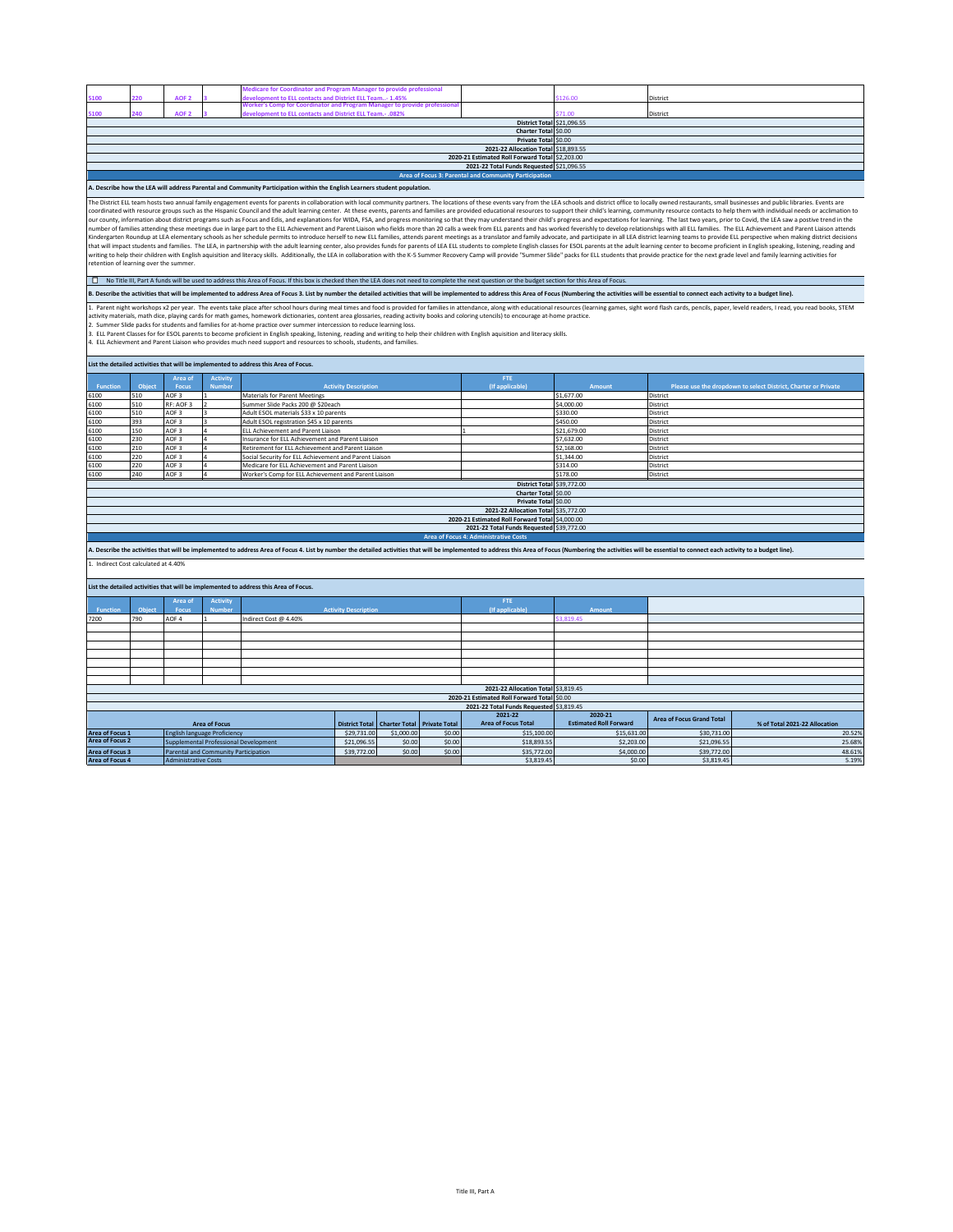|                  |                      |                        |                                             | <b>Title III, Part A Toolkit Summary Budget</b>                                  |                                            |                         |                |                   |
|------------------|----------------------|------------------------|---------------------------------------------|----------------------------------------------------------------------------------|--------------------------------------------|-------------------------|----------------|-------------------|
| <b>Charlotte</b> |                      |                        | 080-1022B-2C001                             |                                                                                  | <b>22A014</b>                              |                         | <b>DOE 101</b> |                   |
|                  | Name of LEA          |                        |                                             | <b>Project Number</b>                                                            | <b>TAPS Number</b>                         |                         |                |                   |
|                  |                      |                        |                                             |                                                                                  | 2021-22 Allocation Amount \$73,585.00      |                         |                |                   |
|                  |                      |                        |                                             |                                                                                  | 2020-21 Estimated Roll Forward \$21,834.00 |                         |                |                   |
|                  |                      |                        |                                             | 2021-22 Total Funds Requested (sum of allocation and estimated roll) \$95,419.00 |                                            |                         |                |                   |
| Function Object  | <b>Area of Focus</b> | <b>Activity Number</b> | <b>Activity Description</b>                 |                                                                                  | <b>FTE</b> (If applicable)                 | Amount Funding Location |                | Program           |
| 5100             | 369 RF: AOF 1        |                        | 1 Brainpop ELL                              |                                                                                  |                                            | 1645 District           |                | Title III, Part A |
| 5100             | 369 RF: AOF 1        |                        | 2 Starfall for ELL                          |                                                                                  |                                            | 2700 District           |                | Title III, Part A |
| 5100             | 644 RF: AOF 1        |                        | 3 iPads for ELL                             |                                                                                  |                                            | 3990 District           |                | Title III, Part A |
| 5100             | 510 RF: AOF 1        |                        | 4 K Wida Screener sets                      |                                                                                  |                                            | 170 District            |                | Title III, Part A |
| 5100             | 510 AOF 1            |                        | 5 Billingual Dictionaries                   |                                                                                  |                                            | 2000 District           |                | Title III, Part A |
| 5100             | 510 RF: AOF 1        |                        | 6 School Selected Resources                 |                                                                                  |                                            | 2722 District           |                | Title III, Part A |
| 5100             | 649 RF: AOF 1        |                        | 6 Flash Drives                              |                                                                                  |                                            | 50 District             |                | Title III, Part A |
| 5100             | 644 RF: AOF 1        |                        | 6 Green Screen Classroom Pack               |                                                                                  |                                            | 754 District            |                | Title III, Part A |
| 5100             | 369 RF: AOF 1        |                        | 6 Reading A-Z ELL                           |                                                                                  |                                            | 600 District            |                | Title III, Part A |
| 5100             | 510 RF: AOF 1        |                        | 7 Student Materials                         |                                                                                  |                                            | 2000 District           |                | Title III, Part A |
| 5100             | 510 RF: AOF 1        |                        | 7 Student Materials                         |                                                                                  |                                            | 1000 Charter            |                | Title III, Part A |
| 5100             | 129 AOF 1            |                        | 8 Supplements for ELL contacts x 21 schools |                                                                                  |                                            | 7000 District           |                | Title III, Part A |
|                  | #REF!                | #REF!                  |                                             |                                                                                  |                                            |                         |                | Title III, Part A |
|                  | AOF <sub>1</sub>     | 9                      |                                             |                                                                                  |                                            |                         |                | Title III, Part A |
|                  | AOF <sub>1</sub>     | 9                      |                                             |                                                                                  |                                            |                         |                | Title III, Part A |
|                  | AOF <sub>1</sub>     | $\overline{9}$         |                                             |                                                                                  |                                            |                         |                | Title III, Part A |
|                  | AOF <sub>1</sub>     | 9                      |                                             |                                                                                  |                                            |                         |                | Title III, Part A |
|                  | AOF <sub>1</sub>     | 9                      |                                             |                                                                                  |                                            |                         |                | Title III, Part A |
|                  | AOF <sub>1</sub>     |                        |                                             |                                                                                  |                                            |                         |                | Title III, Part A |
|                  | AOF <sub>1</sub>     |                        |                                             |                                                                                  |                                            |                         |                | Title III, Part A |
|                  | AOF <sub>1</sub>     |                        |                                             |                                                                                  |                                            |                         |                | Title III, Part A |
|                  | AOF <sub>1</sub>     |                        |                                             |                                                                                  |                                            |                         |                | Title III, Part A |
|                  | AOF <sub>1</sub>     |                        |                                             |                                                                                  |                                            |                         |                | Title III, Part A |
|                  | AOF <sub>1</sub>     |                        |                                             |                                                                                  |                                            |                         |                | Title III, Part A |
|                  | AOF <sub>1</sub>     |                        |                                             |                                                                                  |                                            |                         |                | Title III, Part A |
|                  | AOF <sub>1</sub>     |                        |                                             |                                                                                  |                                            |                         |                | Title III, Part A |
|                  | AOF <sub>1</sub>     |                        |                                             |                                                                                  |                                            |                         |                | Title III, Part A |
|                  | AOF <sub>1</sub>     |                        |                                             |                                                                                  |                                            |                         |                | Title III, Part A |
|                  | AOF <sub>1</sub>     |                        |                                             |                                                                                  |                                            |                         |                | Title III, Part A |
|                  | AOF <sub>1</sub>     |                        |                                             |                                                                                  |                                            |                         |                | Title III, Part A |
|                  | AOF <sub>1</sub>     |                        |                                             |                                                                                  |                                            |                         |                | Title III, Part A |
|                  | AOF <sub>1</sub>     |                        |                                             |                                                                                  |                                            |                         |                | Title III, Part A |
|                  | AOF <sub>1</sub>     |                        |                                             |                                                                                  |                                            |                         |                | Title III, Part A |
|                  | AOF <sub>1</sub>     |                        |                                             |                                                                                  |                                            |                         |                | Title III, Part A |
|                  | AOF <sub>1</sub>     |                        |                                             |                                                                                  |                                            |                         |                | Title III, Part A |
|                  | AOF <sub>1</sub>     |                        |                                             |                                                                                  |                                            |                         |                | Title III, Part A |
|                  | AOF <sub>1</sub>     |                        |                                             |                                                                                  |                                            |                         |                | Title III, Part A |
|                  | AOF <sub>1</sub>     |                        |                                             |                                                                                  |                                            |                         |                | Title III, Part A |
|                  | AOF <sub>1</sub>     |                        |                                             |                                                                                  |                                            |                         |                | Title III, Part A |
|                  | AOF <sub>1</sub>     |                        |                                             |                                                                                  |                                            |                         |                | Title III, Part A |
|                  | AOF <sub>1</sub>     |                        |                                             |                                                                                  |                                            |                         |                | Title III, Part A |
|                  | AOF <sub>1</sub>     |                        |                                             |                                                                                  |                                            |                         |                | Title III, Part A |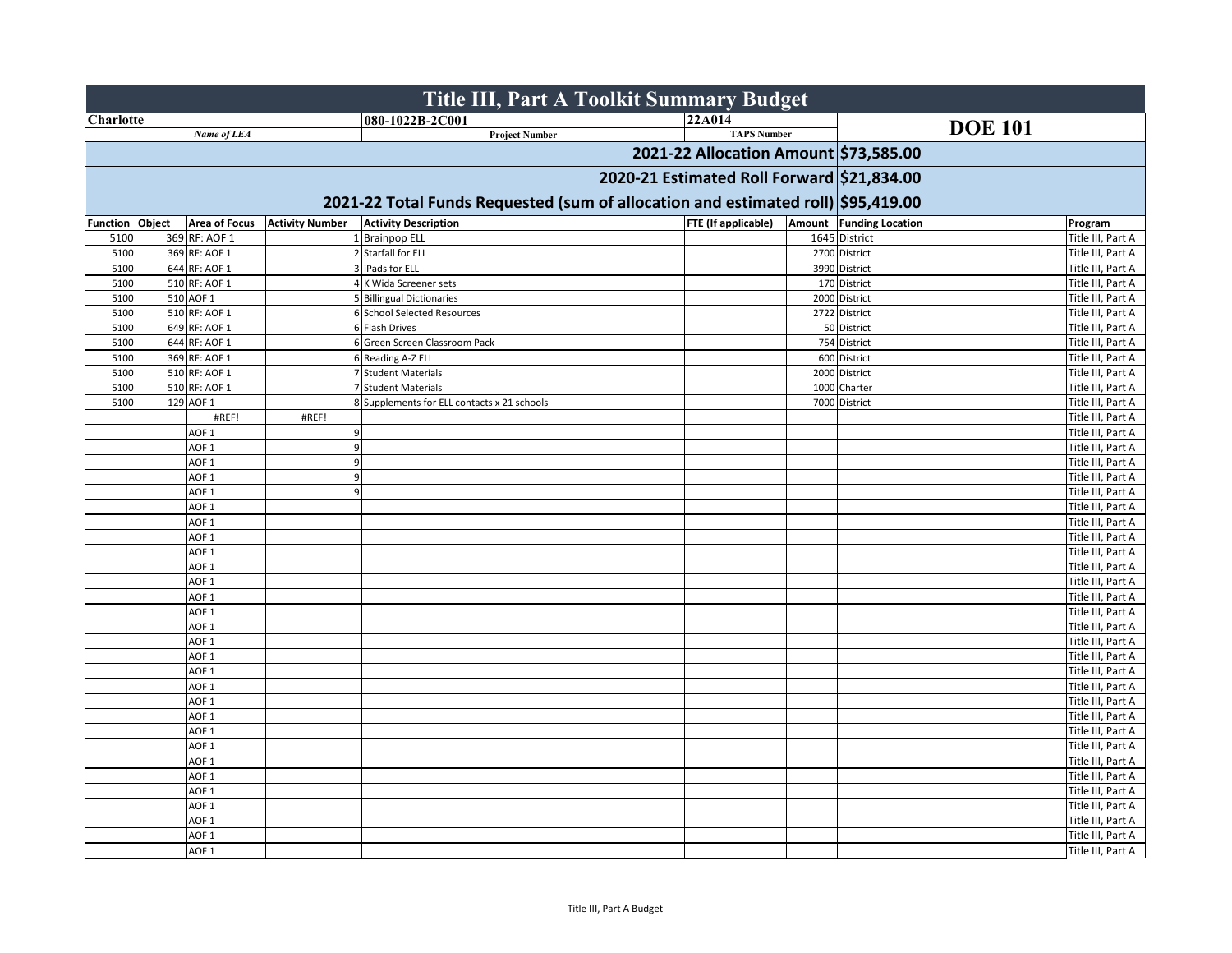|      | AOF <sub>1</sub> |                                                                             |      |                 | Title III, Part A |
|------|------------------|-----------------------------------------------------------------------------|------|-----------------|-------------------|
|      | AOF <sub>1</sub> |                                                                             |      |                 | Title III, Part A |
|      | AOF <sub>1</sub> |                                                                             |      |                 | Title III, Part A |
|      | AOF <sub>1</sub> |                                                                             |      |                 | Title III, Part A |
|      | AOF <sub>1</sub> |                                                                             |      |                 | Title III, Part A |
|      | AOF <sub>1</sub> |                                                                             |      |                 | Title III, Part A |
| 5100 | 369 AOF 1        | 9 Lexia Rosetta Stone                                                       |      | 6100 District   | Title III, Part A |
|      | AOF <sub>1</sub> |                                                                             |      |                 | Title III, Part A |
| 6400 | 750 AOF 2        | 1 Subs for ELL Resource teacher, ELL para, and ELL contact to attend PD day |      | 2800 District   | Title III, Part A |
| 6400 | 510 AOF 2        | 1 Green Folders for ELL contacts, copy paper, pencils, highlighters, labels |      | 382.55 District | Title III, Part A |
| 6400 | 395 AOF 2        | 1 Printing for PD days                                                      |      | 300 District    | Title III, Part A |
| 6400 | 393 AOF 2        | 2 Registration for conferences                                              | 2783 | District        | Title III, Part A |
| 6400 | 330 AOF 2        | 2 Travel and hotel for conferences                                          |      | 2307 District   | Title III, Part A |
| 6400 | 330 RF: AOF 2    | 2 Travel and hotel for conferences                                          |      | 2203 District   | Title III, Part A |
|      | AOF <sub>2</sub> |                                                                             |      | District        | Title III, Part A |
|      | AOF <sub>2</sub> |                                                                             |      | District        | Title III, Part A |
|      | AOF <sub>2</sub> |                                                                             |      | District        | Title III, Part A |
|      | AOF <sub>2</sub> |                                                                             |      | District        | Title III, Part A |
|      | AOF <sub>2</sub> |                                                                             |      | District        | Title III, Part A |
|      | AOF <sub>2</sub> |                                                                             |      | District        | Title III, Part A |
|      | AOF <sub>2</sub> |                                                                             |      | District        | Title III, Part A |
|      | AOF <sub>2</sub> |                                                                             |      | District        | Title III, Part A |
|      | AOF <sub>2</sub> |                                                                             |      | District        | Title III, Part A |
|      | AOF <sub>2</sub> |                                                                             |      | District        | Title III, Part A |
|      | AOF <sub>2</sub> |                                                                             |      | District        | Title III, Part A |
|      | AOF <sub>2</sub> |                                                                             |      | District        | Title III, Part A |
|      | AOF <sub>2</sub> |                                                                             |      | District        | Title III, Part A |
|      | AOF <sub>2</sub> |                                                                             |      | District        | Title III, Part A |
|      | AOF <sub>2</sub> |                                                                             |      | District        | Title III, Part A |
|      | AOF <sub>2</sub> |                                                                             |      | District        | Title III, Part A |
|      | AOF <sub>2</sub> |                                                                             |      | District        | Title III, Part A |
|      | AOF <sub>2</sub> |                                                                             |      | District        | Title III, Part A |
|      | AOF <sub>2</sub> |                                                                             |      | District        | Title III, Part A |
|      | AOF <sub>2</sub> |                                                                             |      | District        | Title III, Part A |
|      | AOF <sub>2</sub> |                                                                             |      | District        | Title III, Part A |
|      | AOF <sub>2</sub> |                                                                             |      | District        | Title III, Part A |
|      | AOF <sub>2</sub> |                                                                             |      | District        | Title III, Part A |
|      | AOF <sub>2</sub> |                                                                             |      | District        | Title III, Part A |
|      | AOF <sub>2</sub> |                                                                             |      | District        | Title III, Part A |
|      | AOF <sub>2</sub> |                                                                             |      | District        | Title III, Part A |
|      | AOF <sub>2</sub> |                                                                             |      | District        | Title III, Part A |
|      | AOF <sub>2</sub> |                                                                             |      | District        | Title III, Part A |
|      | AOF <sub>2</sub> |                                                                             |      | District        | Title III, Part A |
|      | AOF <sub>2</sub> |                                                                             |      | District        | Title III, Part A |
|      | AOF <sub>2</sub> |                                                                             |      | District        | Title III, Part A |
|      | AOF <sub>2</sub> |                                                                             |      | District        | Title III, Part A |
|      | AOF <sub>2</sub> |                                                                             |      | District        | Title III, Part A |
|      | AOF <sub>2</sub> |                                                                             |      | District        | Title III, Part A |
|      | AOF <sub>2</sub> |                                                                             |      | District        | Title III, Part A |
|      | AOF <sub>2</sub> |                                                                             |      | District        | Title III, Part A |
|      | AOF <sub>2</sub> |                                                                             |      | District        | Title III, Part A |
|      | AOF <sub>2</sub> |                                                                             |      | District        | Title III, Part A |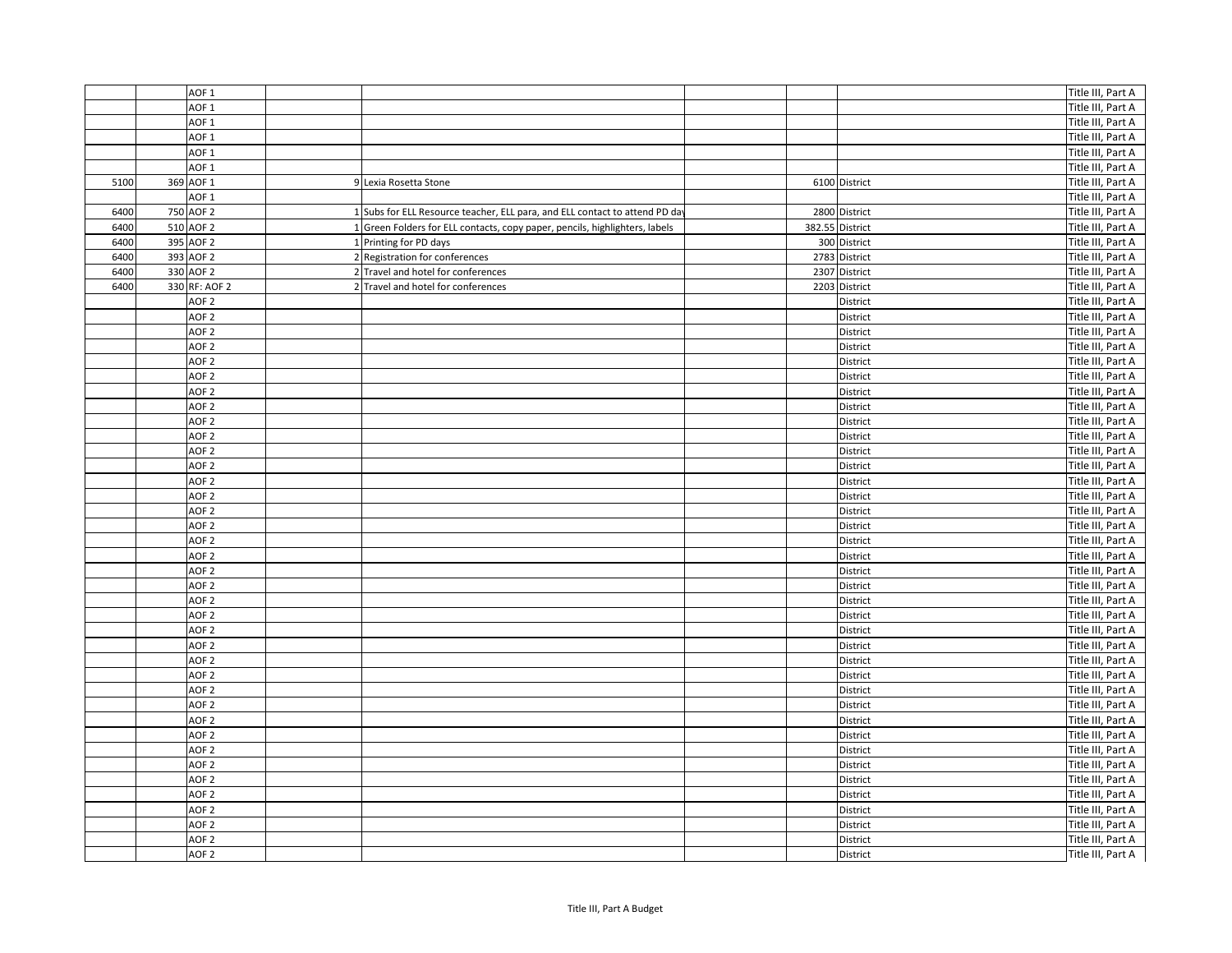| 5100 | 110 AOF 2        | 3 Partial Salary for Coordinator of State and Federal Programs to provide p | 0.05 | 5437 District  | Title III, Part A |
|------|------------------|-----------------------------------------------------------------------------|------|----------------|-------------------|
| 5100 | 160 AOF 2        | 3 Partial Salary for Program Manager to provide professional development    | 0.05 | 3276 District  | Title III, Part A |
| 5100 | 210 AOF 2        | 3 Retirement for Coordinator and Program Manager to provide professiona     |      | 871 District   | Title III, Part A |
| 5100 | 220 AOF 2        | 3 Social Security for Coordinator and Program Manager to provide professi   |      | 540 District   | Title III, Part A |
| 5100 | 220 AOF 2        | 3 Medicare for Coordinator and Program Manager to provide professional      |      | 126 District   | Title III, Part A |
| 5100 | 240 AOF 2        | 3 Worker's Comp for Coordinator and Program Manager to provide profess      |      | 71 District    | Title III, Part A |
| 6100 | 510 AOF 3        | 1 Materials for Parent Meetings                                             |      | 1677 District  | Title III, Part A |
| 6100 | 510 RF: AOF 3    | 2 Summer Slide Packs 200 @ \$20each                                         |      | 4000 District  | Title III, Part A |
| 6100 | 510 AOF 3        | 3 Adult ESOL materials \$33 x 10 parents                                    |      | 330 District   | Title III, Part A |
| 6100 | 393 AOF 3        | 3 Adult ESOL registration \$45 x 10 parents                                 |      | 450 District   | Title III, Part A |
| 6100 | 150 AOF 3        | 4 ELL Achievement and Parent Liaison                                        |      | 21679 District | Title III, Part A |
| 6100 | 230 AOF 3        | 4 Insurance for ELL Achievement and Parent Liaison                          |      | 7632 District  | Title III, Part A |
| 6100 | 210 AOF 3        | 4 Retirement for ELL Achievement and Parent Liaison                         |      | 2168 District  | Title III, Part A |
| 6100 | 220 AOF 3        | 4 Social Security for ELL Achievement and Parent Liaison                    |      | 1344 District  | Title III, Part A |
| 6100 | 220 AOF 3        | 4 Medicare for ELL Achievement and Parent Liaison                           |      | 314 District   | Title III, Part A |
| 6100 | 240 AOF 3        | 4 Worker's Comp for ELL Achievement and Parent Liaison                      |      | 178 District   | Title III, Part A |
|      | AOF <sub>3</sub> |                                                                             |      |                | Title III, Part A |
|      | AOF <sub>3</sub> |                                                                             |      |                | Title III, Part A |
|      | AOF <sub>3</sub> |                                                                             |      |                | Title III, Part A |
|      | AOF <sub>3</sub> |                                                                             |      |                | Title III, Part A |
|      | AOF <sub>3</sub> |                                                                             |      |                | Title III, Part A |
|      | AOF <sub>3</sub> |                                                                             |      |                | Title III, Part A |
|      | AOF <sub>3</sub> |                                                                             |      |                | Title III, Part A |
|      | AOF <sub>3</sub> |                                                                             |      |                | Title III, Part A |
|      | AOF <sub>3</sub> |                                                                             |      |                | Title III, Part A |
|      | AOF <sub>3</sub> |                                                                             |      |                | Title III, Part A |
|      | AOF <sub>3</sub> |                                                                             |      |                | Title III, Part A |
|      |                  |                                                                             |      |                |                   |
|      | AOF <sub>3</sub> |                                                                             |      |                | Title III, Part A |
|      | AOF <sub>3</sub> |                                                                             |      |                | Title III, Part A |
|      | AOF <sub>3</sub> |                                                                             |      |                | Title III, Part A |
|      | AOF <sub>3</sub> |                                                                             |      |                | Title III, Part A |
|      | AOF <sub>3</sub> |                                                                             |      |                | Title III, Part A |
|      | AOF <sub>3</sub> |                                                                             |      |                | Title III, Part A |
|      | AOF <sub>3</sub> |                                                                             |      |                | Title III, Part A |
|      | AOF <sub>3</sub> |                                                                             |      |                | Title III, Part A |
|      | AOF <sub>3</sub> |                                                                             |      |                | Title III, Part A |
|      | AOF <sub>3</sub> |                                                                             |      |                | Title III, Part A |
|      | AOF <sub>3</sub> |                                                                             |      |                | Title III, Part A |
|      | AOF <sub>3</sub> |                                                                             |      |                | Title III, Part A |
|      | AOF <sub>3</sub> |                                                                             |      |                | Title III, Part A |
|      | AOF <sub>3</sub> |                                                                             |      |                | Title III, Part A |
|      | AOF <sub>3</sub> |                                                                             |      |                | Title III, Part A |
|      | AOF <sub>3</sub> |                                                                             |      |                | Title III, Part A |
|      | AOF <sub>3</sub> |                                                                             |      |                | Title III, Part A |
|      | AOF <sub>3</sub> |                                                                             |      |                | Title III, Part A |
|      | AOF <sub>3</sub> |                                                                             |      |                | Title III, Part A |
|      | AOF <sub>3</sub> |                                                                             |      |                | Title III, Part A |
|      | AOF <sub>3</sub> |                                                                             |      |                | Title III, Part A |
|      | AOF <sub>3</sub> |                                                                             |      |                | Title III, Part A |
|      | AOF <sub>3</sub> |                                                                             |      |                | Title III, Part A |
|      | AOF <sub>3</sub> |                                                                             |      |                | Title III, Part A |
|      | AOF <sub>3</sub> |                                                                             |      |                | Title III, Part A |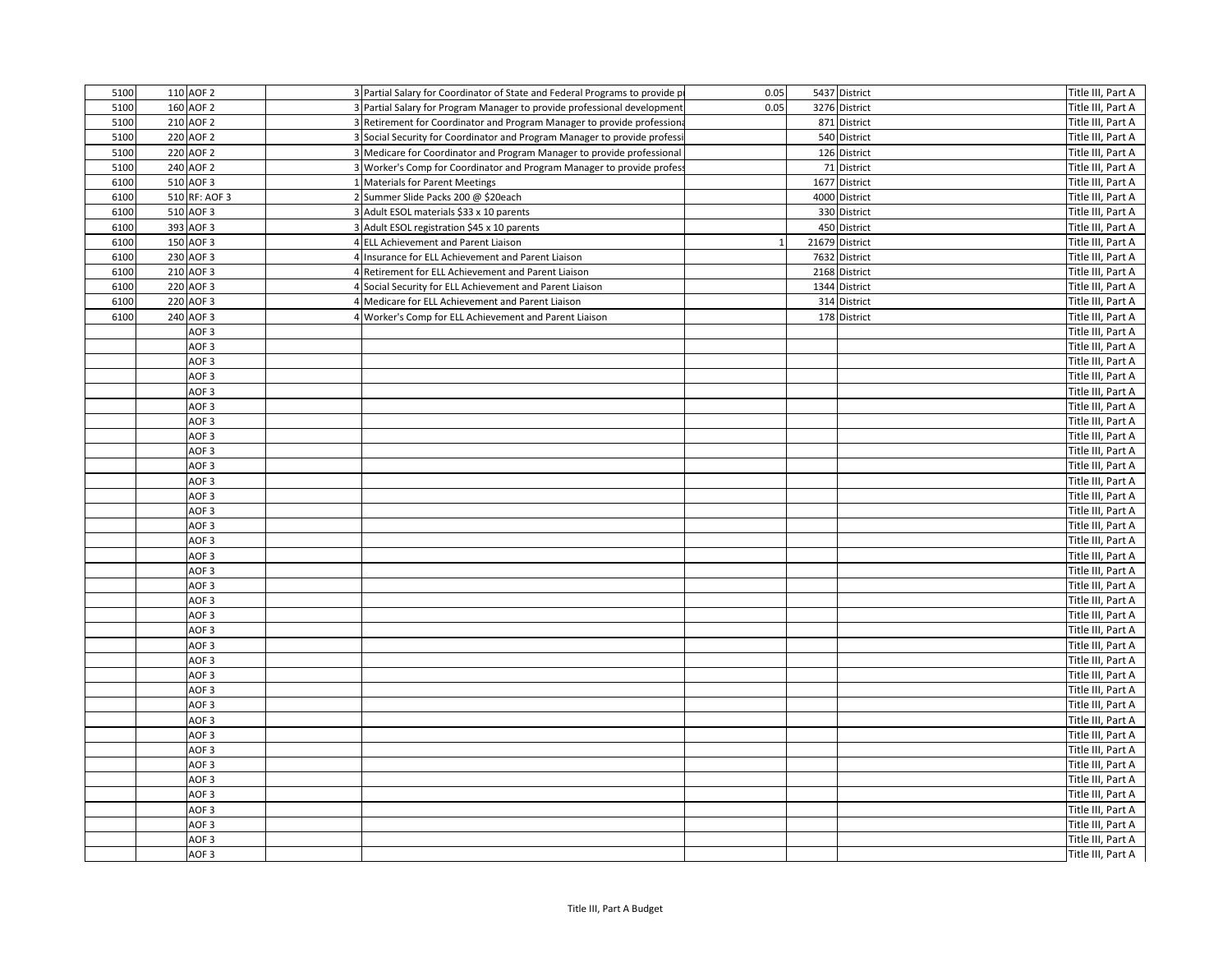|      | AOF <sub>3</sub> |                         |         | Title III, Part A |
|------|------------------|-------------------------|---------|-------------------|
|      | AOF <sub>3</sub> |                         |         | Title III, Part A |
|      | AOF <sub>3</sub> |                         |         | Title III, Part A |
|      | AOF <sub>3</sub> |                         |         | Title III, Part A |
| 7200 | 790 AOF 4        | 1 Indirect Cost @ 4.40% | 3819.45 | Title III, Part A |
|      | AOF 4            |                         |         | Title III, Part A |
|      | AOF 4            |                         |         | Title III, Part A |
|      | AOF 4            |                         |         | Title III, Part A |
|      | AOF 4            |                         |         | Title III, Part A |
|      | AOF 4            |                         |         | Title III, Part A |
|      | AOF 4            |                         |         | Title III, Part A |
|      | AOF 4            |                         |         | Title III, Part A |
|      | AOF 4            |                         |         | Title III, Part A |
|      | AOF 4            |                         |         | Title III, Part A |
|      | AOF 4            |                         |         | Title III, Part A |
|      | AOF 4            |                         |         | Title III, Part A |
|      | AOF 4            |                         |         | Title III, Part A |
|      | AOF 4            |                         |         | Title III, Part A |
|      | AOF 4            |                         |         | Title III, Part A |
|      | AOF 4            |                         |         | Title III, Part A |
|      | AOF 4            |                         |         | Title III, Part A |
|      | AOF 4            |                         |         | Title III, Part A |
|      | AOF <sub>4</sub> |                         |         | Title III, Part A |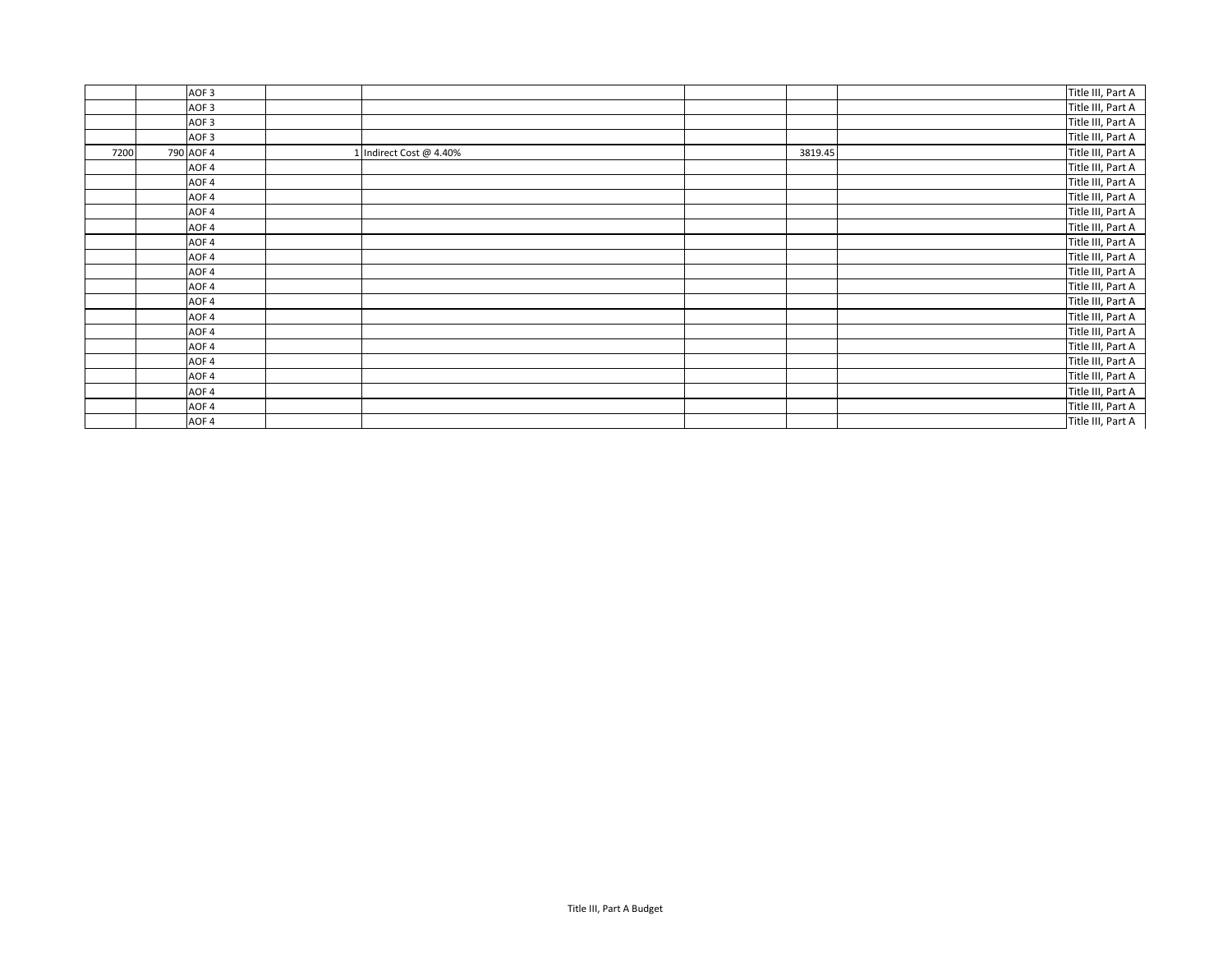

|              | <b>Title I, Part A</b> |                                                                                                                                                                                                                              |                                                                                                                                                                                                                                                                                                                                                                                                                                                                                                               |  |  |  |  |  |
|--------------|------------------------|------------------------------------------------------------------------------------------------------------------------------------------------------------------------------------------------------------------------------|---------------------------------------------------------------------------------------------------------------------------------------------------------------------------------------------------------------------------------------------------------------------------------------------------------------------------------------------------------------------------------------------------------------------------------------------------------------------------------------------------------------|--|--|--|--|--|
| Area of      | <b>Activity</b>        | <b>Feedback/Clarification Requests</b>                                                                                                                                                                                       | <b>LEA Response</b>                                                                                                                                                                                                                                                                                                                                                                                                                                                                                           |  |  |  |  |  |
| <b>Focus</b> |                        |                                                                                                                                                                                                                              |                                                                                                                                                                                                                                                                                                                                                                                                                                                                                                               |  |  |  |  |  |
| 6            | 8                      | "Partial Salary for Coordinator of State and Federal Programs" and "Partial<br>Salary for Program Manager" Who provides this support to the private<br>schools? Why is this not included within AOF 9, Administrative Costs? | The Private School Manager Position has been<br>eliminated for the 21-22 school year. Both of<br>these positions, Coordinator and Manager, will<br>provide support to private schools. This portion of<br>the salary is for the private school services in<br>addition to the portion of the salary included in<br>administrative costs. Can I include private school<br>admin costs in AOF 9?<br>Yes, please move this to AOF 9- This move is<br>complete.<br>Thank you, programmatically approved 6/28/2021 |  |  |  |  |  |
| <b>9 RF</b>  | 10                     | "Title I Family Engagement Liaison" Why is this request included in<br>administrative costs and not in AOF 2 Parent and Family Engagement?                                                                                   | AOF 2 does not have enough funding to support<br>this position. Should I include it in AOF 2 and<br>charge it to administrative costs?<br>Yes, please move this to AOF 2- This move is<br>complete.<br>Thank you, programmatically approved 6/28/2021                                                                                                                                                                                                                                                         |  |  |  |  |  |
|              |                        | A specific Area of Focus and activity could not be identified.                                                                                                                                                               | Sorry about the confusion for these items-                                                                                                                                                                                                                                                                                                                                                                                                                                                                    |  |  |  |  |  |
|              |                        | Please provide further details/breakdown of the costs associated with the 2<br>following contracts (attached to the email) Franklin Covey and F_P PD.                                                                        | The Franklin Covey item is listed in AOF 1- in the<br>narrative it is in number 3 called "David Covey<br>site license, and in the budget it is line 144- annual<br>membership for Leader in me. The F_P PD is<br>training provided for the LLI materials that will be<br>purchased and is listed in AOF 1 number 4-<br>Fountas and Pinnell PD. It is also listed in line<br>143 in the budget-contracted professional<br>development.<br>Programmatically Approved 6/23/2021                                  |  |  |  |  |  |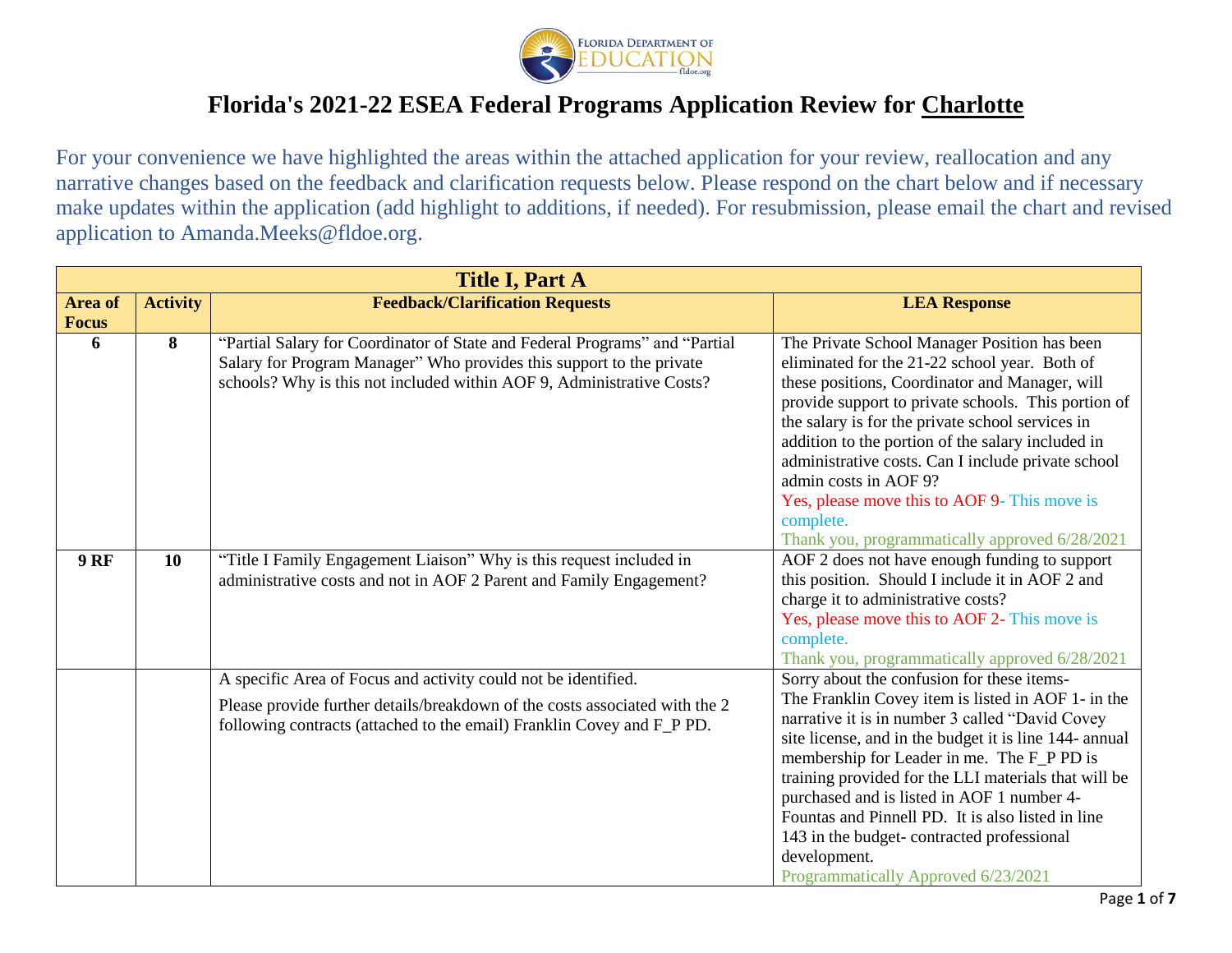

| <b>Title II, Part A</b> |                 |                                                                                  |                                                       |  |  |  |  |
|-------------------------|-----------------|----------------------------------------------------------------------------------|-------------------------------------------------------|--|--|--|--|
| <b>Area of</b>          | <b>Activity</b> | <b>Feedback/Clarification Requests</b>                                           | <b>LEA Response</b>                                   |  |  |  |  |
| <b>Focus</b>            |                 |                                                                                  |                                                       |  |  |  |  |
| 1,1RF                   | 3, 5, 6         | "Canvas Training provide by Canvas 50 hours @ \$500/hr" (\$25,000)               | After receiving clarification and confirmation from   |  |  |  |  |
|                         |                 | "Canvas Training provide by Canvas 2 hours $\omega$ \$500/hr" (\$1,000)          | Canvas, the \$500/hour rate is actually \$500 per 90- |  |  |  |  |
|                         |                 | "Canvas Training provide by Canvas 32 hours @ \$500/hr" (\$16,000)               | minute session. These sessions when paired            |  |  |  |  |
|                         |                 |                                                                                  | together to form a whole day of training, the total   |  |  |  |  |
|                         |                 | "Mastery Connect training provided by Canvas 20 hours @ \$500/hr" (\$10,000)     | for an 8 hour day is \$2,666 meeting the $K-12$       |  |  |  |  |
|                         |                 | The quote provided (attached to the email) is for a total of \$12,000, please    | <b>ESEA Common Federal Program Guidance</b>           |  |  |  |  |
|                         |                 | provide additional scope of work/contract for this request. Please note that     | threshold. The new quotes for all hours included      |  |  |  |  |
|                         |                 | \$500/hr is above the allowable threshold for contracted services outline in the | in the consolidated application were submitted        |  |  |  |  |
|                         |                 | K12 ESEA Common Federal Program Guidance.                                        | with this feedback form.                              |  |  |  |  |
|                         |                 |                                                                                  | Programmatically Approved 6/23/2021                   |  |  |  |  |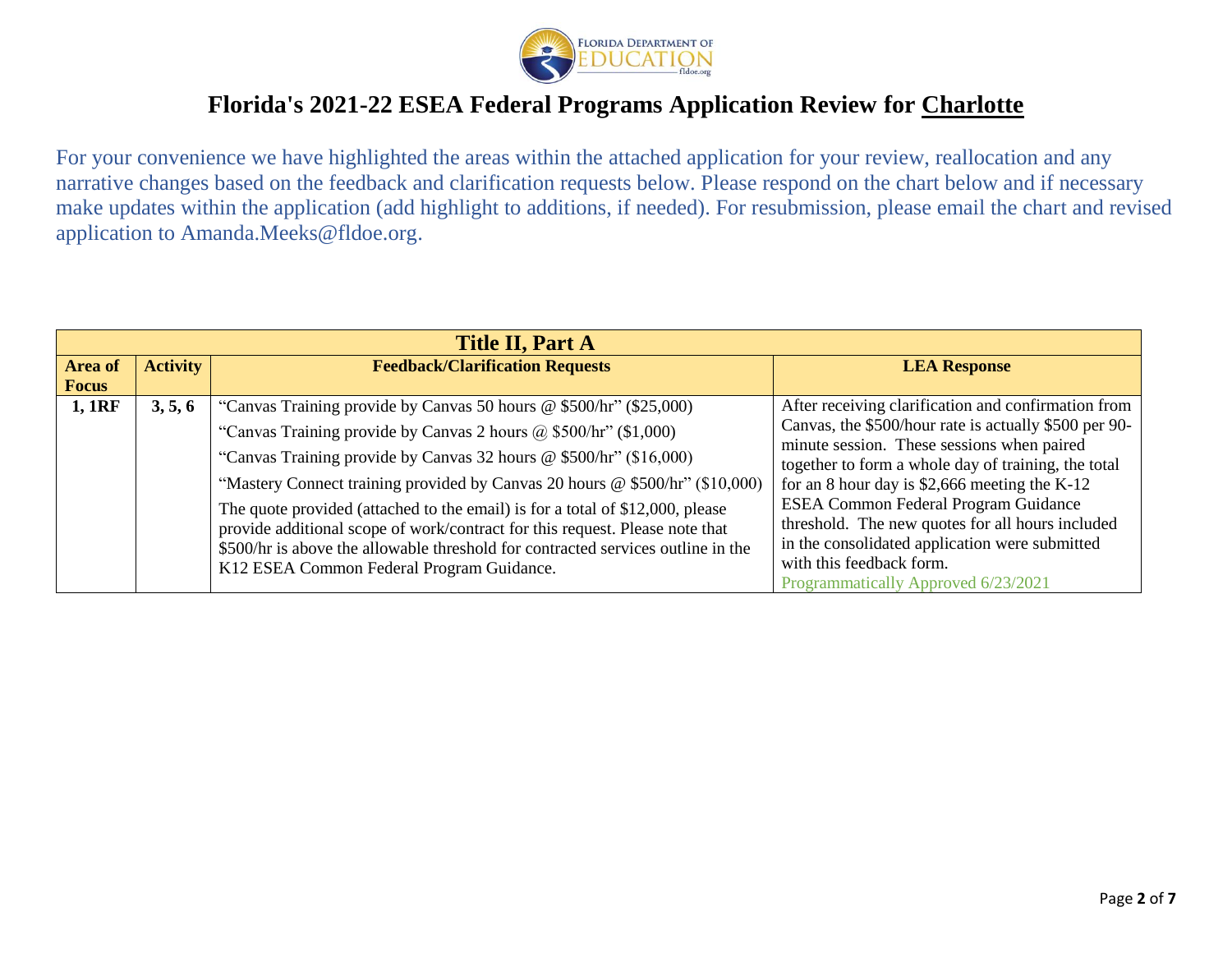

|   | A contract was submitted with this feedback form.                                                                                             |
|---|-----------------------------------------------------------------------------------------------------------------------------------------------|
|   |                                                                                                                                               |
|   | Scope of Work-                                                                                                                                |
|   | <b>Take Time for You: Self-Care for Educators</b>                                                                                             |
|   | Workshop                                                                                                                                      |
|   | To be at their best for students, educators must                                                                                              |
|   | first establish personal habits and routines that                                                                                             |
|   | enable them to be fulfilled, engaged, motivated,                                                                                              |
|   | and inspired. Utilizing a research-based framework                                                                                            |
|   | for self-care, Dr. Tina H. Boogren will help                                                                                                  |
|   | educators at all levels discover a clear path to well-                                                                                        |
|   | being. Participants will walk away with                                                                                                       |
|   | personalized self-care plans that can be                                                                                                      |
|   | implemented on an individual basis or presented to                                                                                            |
|   | school staff as a way to increase retention rates and                                                                                         |
|   | avoid staff burnout.                                                                                                                          |
|   | · Understand the foundational research and theory                                                                                             |
|   | on motivation and inspiration.                                                                                                                |
|   | Discover how to create a culture in schools and                                                                                               |
|   | classrooms that awakens both teachers and                                                                                                     |
|   | students to new possibilities and excitement.                                                                                                 |
|   | Explore strategies and recommendations related                                                                                                |
|   | to Maslow's hierarchy of needs— $(1)$                                                                                                         |
|   | physiological, (2) safety, (3) belonging, (4)                                                                                                 |
|   | esteem, $(5)$ self-actualization, and $(6)$                                                                                                   |
|   | transcendence.                                                                                                                                |
|   | Design self-care plans that can be used by an                                                                                                 |
|   | individual or as a model for an entire faculty                                                                                                |
|   | The quote provided is for one day at \$6,000 and                                                                                              |
|   | does not meet the K12 Common Federal Program                                                                                                  |
|   | Guidance. This request is not approved, please                                                                                                |
|   | remove and reallocate. This request has been                                                                                                  |
| 6 | "Professional Development Day Guest Speaker-Tina Boogren- 2 days at<br>\$3000/day" (\$6,000) Provide scope of work/contract for this request. |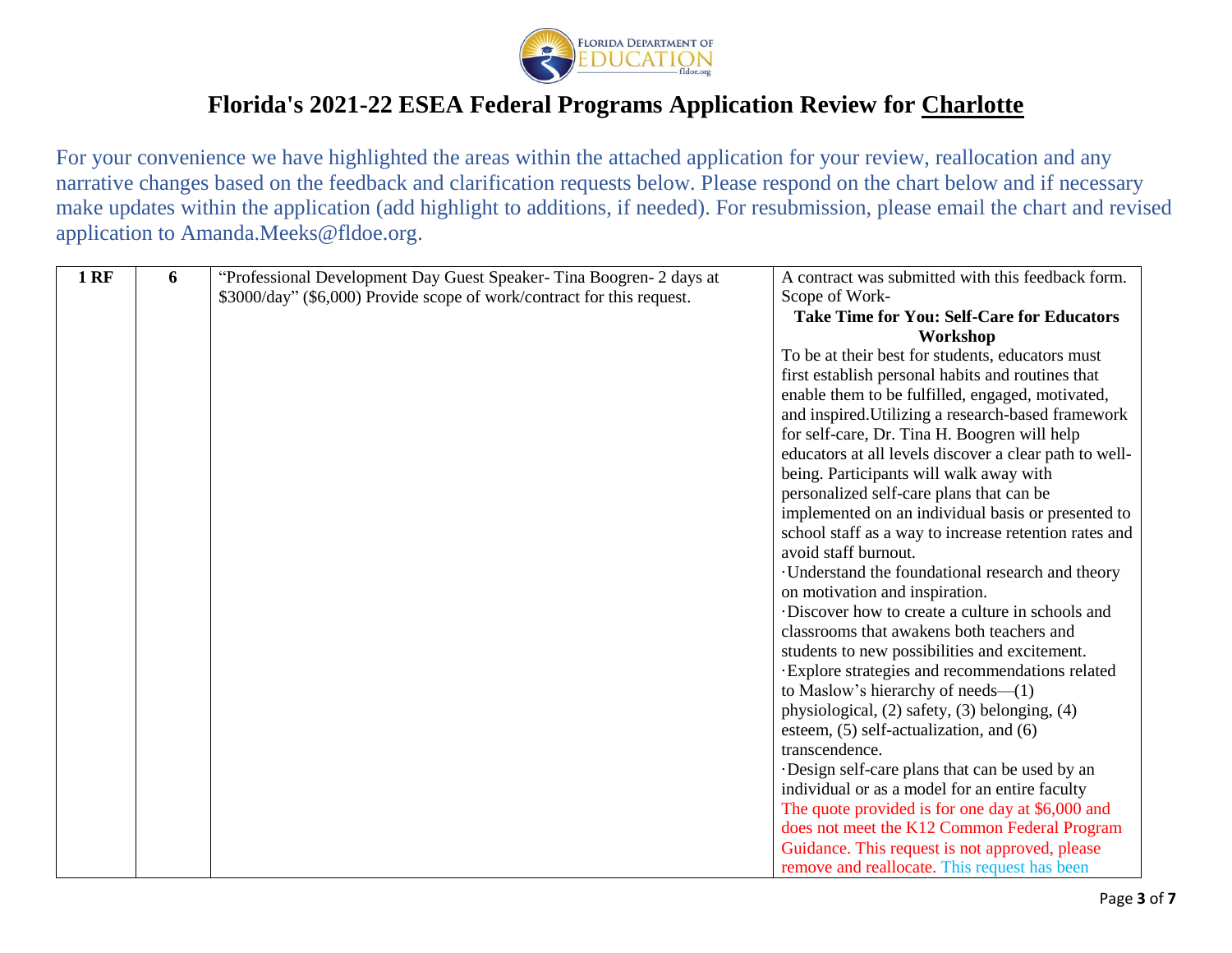

|        |   |                                                                                                                                                                                                            | removed and funds have been reallocated to PD<br>supplies and travel.<br>Thank you, programmatically approved<br>6/28/2021                                                                                                                                                                                                                                                                                                                                                                                                                                                                                                 |
|--------|---|------------------------------------------------------------------------------------------------------------------------------------------------------------------------------------------------------------|----------------------------------------------------------------------------------------------------------------------------------------------------------------------------------------------------------------------------------------------------------------------------------------------------------------------------------------------------------------------------------------------------------------------------------------------------------------------------------------------------------------------------------------------------------------------------------------------------------------------------|
| $2$ RF | 6 | "Educational Impact district online PD" (\$40,000) The quote provided<br>(attached to the email) is for \$30,000, please provide details of what the<br>additional \$10,000 requested in this line is for. | An updated quote was submitted with this<br>feedback form. The additional \$5000 not<br>accounted for in the quote is for MyPLC<br>integration of Educational Impact which would<br>automatically assign credit in our Professional<br>Learning platform MyPLC when participants<br>complete an Educational Impact course. We have<br>not yet received a quote because our district is still<br>in conversation with the two companies and our IT<br>department to ensure this would be a seamless<br>process; however, we were verbally quoted \$250<br>per school for 20 schools.<br>Programmatically Approved 6/23/2021 |

| <b>Title III, Part A</b> |                 |                                        |                     |  |  |  |
|--------------------------|-----------------|----------------------------------------|---------------------|--|--|--|
| <b>Area of</b>           | <b>Activity</b> | <b>Feedback/Clarification Requests</b> | <b>LEA Response</b> |  |  |  |
| Focus                    |                 |                                        |                     |  |  |  |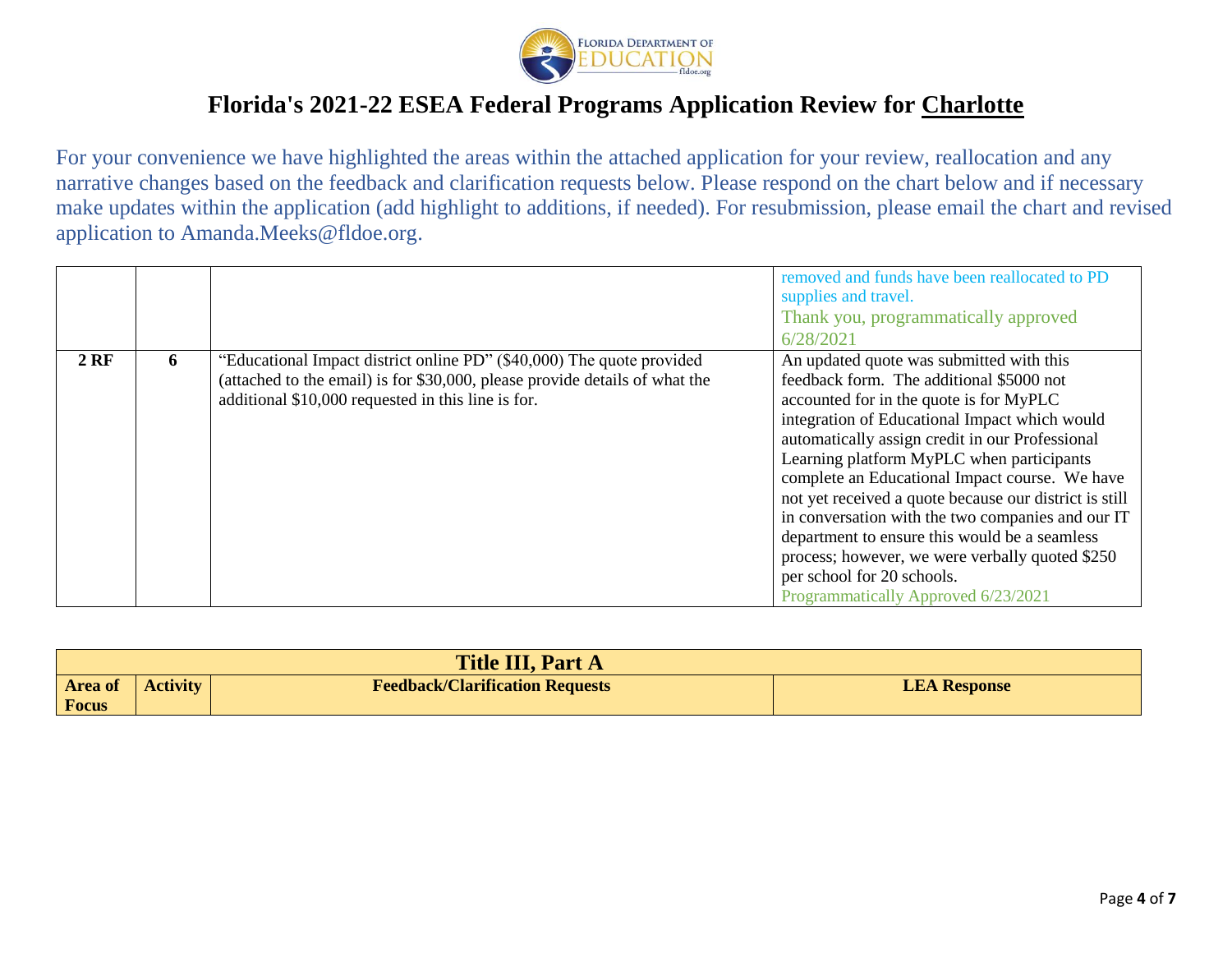

|  | "Federal Grants Program Manager .3 FTE" Why is this position not included | This partially funded position was included in       |
|--|---------------------------------------------------------------------------|------------------------------------------------------|
|  | within AOF 4, Administrative Costs?                                       | AOF 1 because their role is to ensure all activities |
|  |                                                                           | outlined in AOF 1 are carried out as described and   |
|  |                                                                           | collects documentation for each, assists in training |
|  |                                                                           | ELL contacts, and works with schools to ensure       |
|  |                                                                           | accurate student files are kept. I can move this     |
|  |                                                                           | position if requested; however, it may put us over   |
|  |                                                                           | the allowable set-aside percentage.                  |
|  |                                                                           | Please move this request to AOF 4- This move is      |
|  |                                                                           | complete.                                            |
|  |                                                                           | Thank you, programmatically approved 6/28/2021       |

|              | <b>Title IV, Part A</b> |                                                                                                                                                               |                                                                                                                                                                                                                                                                                                                                                                       |  |  |  |  |
|--------------|-------------------------|---------------------------------------------------------------------------------------------------------------------------------------------------------------|-----------------------------------------------------------------------------------------------------------------------------------------------------------------------------------------------------------------------------------------------------------------------------------------------------------------------------------------------------------------------|--|--|--|--|
| Area of      | <b>Activity</b>         | <b>Feedback/Clarification Requests</b>                                                                                                                        | <b>LEA Response</b>                                                                                                                                                                                                                                                                                                                                                   |  |  |  |  |
| <b>Focus</b> |                         |                                                                                                                                                               |                                                                                                                                                                                                                                                                                                                                                                       |  |  |  |  |
|              | 3 <sup>1</sup>          | "DBQ Consultant 2 days at \$2500/day" (\$5,000) Please provide further scope<br>of work/breakdown of the costs associated with this contract (attached to the | The \$2,500 per day for DBQ Consultant includes:                                                                                                                                                                                                                                                                                                                      |  |  |  |  |
|              |                         | email)                                                                                                                                                        | Full-day of training for up to 50<br>participants on the implementation and use<br>of The DBQ Project and The DBQ Project<br>Method; Highly engaging, interactive<br>training modeling literacy<br>strategies @\$1500<br>Copies of all presentation materials<br>(digital and paper) $@$ \$300<br>Coaching visits $(2) \otimes $250$<br>Cost of travel to MCO @ \$200 |  |  |  |  |
|              |                         |                                                                                                                                                               | Programmatically Approved 6/23/2021                                                                                                                                                                                                                                                                                                                                   |  |  |  |  |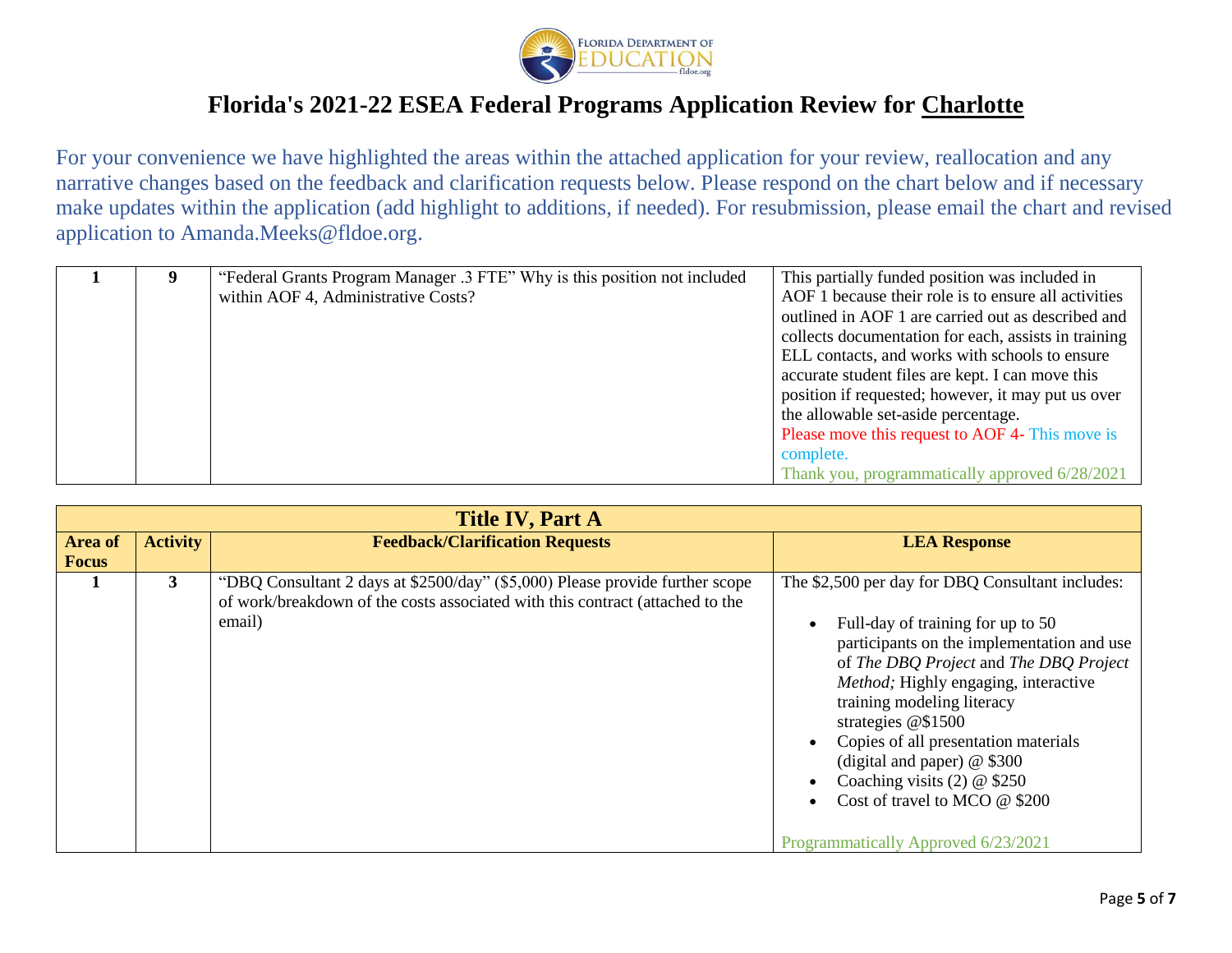

For your convenience we have highlighted the areas within the attached application for your review, reallocation and any narrative changes based on the feedback and clarification requests below. Please respond on the chart below and if necessary make updates within the application (add highlight to additions, if needed). For resubmission, please email the chart and revised application to Amanda.Meeks@fldoe.org.

| 2            | 2            | Check and Connect program- please provide clarification-what is the one-time<br>bonus paid?                   | I have deleted that sentence from the grant<br>narrative; that was extraneous information not<br>relevant to grant funding. The CAPE/CASE<br>bonuses are district funded, not grant funded and<br>should not have been mentioned. The only check<br>and connect funds to teachers are in the form of<br>supplements as described in the narrative and<br>included in line 162 of the budget.<br>Programmatically Approved 6/23/2021                                                                                                                                                                                                                                                                                                                                                                                                                                                                       |
|--------------|--------------|---------------------------------------------------------------------------------------------------------------|-----------------------------------------------------------------------------------------------------------------------------------------------------------------------------------------------------------------------------------------------------------------------------------------------------------------------------------------------------------------------------------------------------------------------------------------------------------------------------------------------------------------------------------------------------------------------------------------------------------------------------------------------------------------------------------------------------------------------------------------------------------------------------------------------------------------------------------------------------------------------------------------------------------|
| $\mathbf{3}$ | $\mathbf{2}$ | "Canvas training for full implementation district-wide" How is this<br>supplemental if this is district wide? | This is a program that would not have otherwise<br>been purchased without grant funding. This<br>purchase was made possible by ESSER I and will<br>continue with support from ESSER II and the<br>federal grants included in the consolidated<br>application. The expectation is that there will be<br>district-wide implementation by the start of the 21-<br>22 school year to ensure fidelity and worthwhile<br>use of grant funds. This cost includes a second<br>layer of supplementation for it is being used only<br>for the school that is lagging in teacher<br>implementation. The budget specifies that this<br>cost is for Punta Gorda Middle School only to<br>provide individualized teacher training and catch<br>them up to speed with the other schools in our<br>district who were able to embrace the use of<br>Canvas at a much stronger pace.<br>Programmatically Approved 6/23/2021 |

\*Additional requested quotes/contracts are filed within the program office.